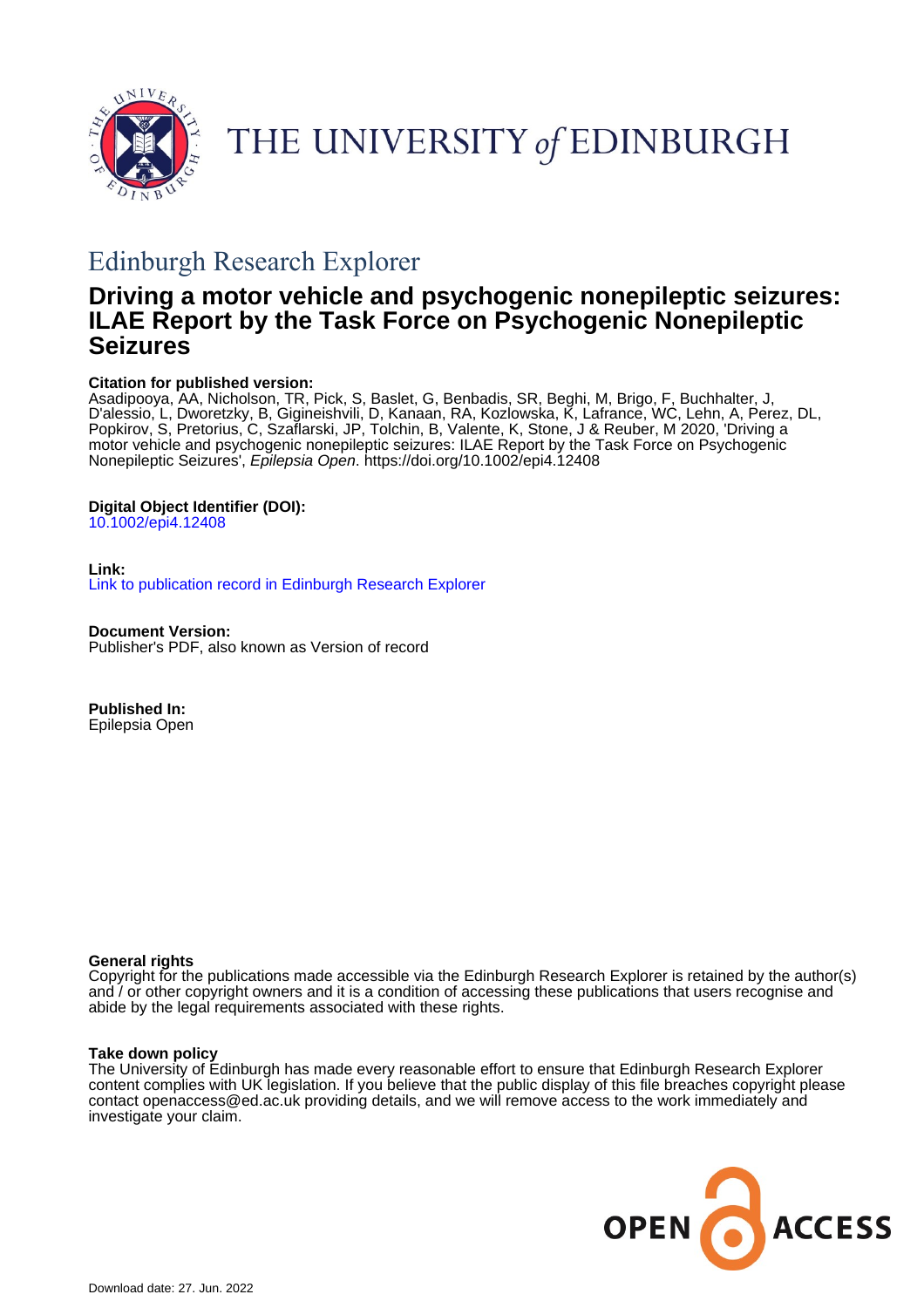**FULL-LENGTH ORIGINAL RESEARCH**

Open Access

# **Driving a motor vehicle and psychogenic nonepileptic seizures: ILAE Report by the Task Force on Psychogenic Nonepileptic Seizures**

Ali A. Asadi-Pooya<sup>1,[2](https://orcid.org/0000-0002-2598-7601)</sup> | Timothy R. Nicholson<sup>3</sup> | Susannah Pick<sup>3</sup> | Gaston Baslet<sup>4</sup> | **Selim R. Benbadis5** | **Massimiliano Beghi6** | **Francesco Brigo<sup>7</sup>** | **Jeffrey Buchhalter<sup>8</sup> | Luciana D'Alessio<sup>9</sup> | Barbara Dworetzky<sup>10</sup> | David Gigineishvili<sup>11</sup> | Richard A. Kanaan**<sup>12</sup> | **Kasia Kozlowska**<sup>13</sup> | **W. Curt LaFrance Jr**<sup>1[4](https://orcid.org/0000-0002-4901-3852)</sup> | | **Alexander Lehn15** | **David L. Perez<sup>16</sup>** | **Stoyan Popkirov1[7](https://orcid.org/0000-0001-6168-0036)** | **Chrisma Pretorius18** | **Jerzy P. Szaflarski**<sup>1[9](https://orcid.org/0000-0002-5936-6627)</sup> | Benjamin Tolchin<sup>20</sup> | Kette Valente<sup>21</sup> | **Jon Stone**<sup>22</sup> | **Markus Reuber23**

<sup>1</sup>Epilepsy Research Center, Shiraz University of Medical Sciences, Shiraz, Iran

- <sup>3</sup>Section of Cognitive Neuropsychiatry, Institute of Psychiatry, Psychology and Neuroscience, King's College London, London, UK
- 4 Department of Psychiatry, Brigham and Women's Hospital, Harvard Medical School, Boston, MA, USA
- 5 Comprehensive Epilepsy Program, University of South Florida and Tampa General Hospital, Tampa, FL, USA
- 6 Department of Mental Health, AUSL Romagna, Ravenna, Italy
- 7 Department of Neurology, Franz Tappeiner Hospital, Merano, Italy
- 8 Department of Pediatrics, University of Calgary, AB, Canada
- 9 Epilepsy Center Ramos Mejía y el Cruce Hospitals, Buenos Aires University, CONICET, Buenos Aires, Argentina

<sup>10</sup>Department of Neurology, The Bromfield Epilepsy Center, Brigham and Women's Hospital, Harvard Medical School, Boston, MA, USA

- <sup>11</sup>Department of Neurology & Neurosurgery, Tbilisi State University, Tbilisi, Georgia
- <sup>12</sup>Department of Psychiatry, University of Melbourne, Austin Health, Heidelberg, Australia

<sup>13</sup>The Children's Hospital at Westmead, Westmead Institute of Medical Research, University of Sydney Medical School, Sydney, NSW, Australia

- <sup>14</sup>Rhode Island Hospital, Brown University, Providence, RI, USA
- <sup>15</sup>Princess Alexandra Hospital, Brisbane, QLD, Australia

<sup>16</sup>Functional Neurology Research Group, Departments of Neurology and Psychiatry, Massachusetts General Hospital, Harvard Medical School, Boston, MA, USA

<sup>17</sup>Department of Neurology, University Hospital Knappschaftskrankenhaus Bochum, Ruhr University Bochum, Bochum, Germany

- 18Department of Psychology, Stellenbosch University, Stellenbosch, South Africa
- <sup>19</sup>Department of Neurology and the UAB Epilepsy Center, University of Alabama at Birmingham, Birmingham, AL, USA
- <sup>20</sup>Department of Neurology, Yale Comprehensive Epilepsy Center, Yale School of Medicine, New Haven, CT, USA
- <sup>21</sup>Laboratory of Clinical Neurophysiology, Department of Psychiatry, University of Sao Paulo, Sao Paulo, Brazil
- $22$ Centre for Clinical Brain Sciences, University of Edinburgh, Edinburgh, UK
- <sup>23</sup> Academic Department of Neurosciences, University of Sheffield, Royal Hallamshire Hospital, Sheffield, UK

© 2020 The Authors. *Epilepsia Open* published by Wiley Periodicals LLC on behalf of International League Against Epilepsy

<sup>2</sup> Department of Neurology, Jefferson Comprehensive Epilepsy Center, Thomas Jefferson University, Philadelphia, PA, USA

Jon Stone and Markus Reuber have made similar contributions to this paper and should be regarded as joint last authors.

This is an open access article under the terms of the [Creative Commons Attribution](http://creativecommons.org/licenses/by/4.0/) License, which permits use, distribution and reproduction in any medium, provided the original work is properly cited.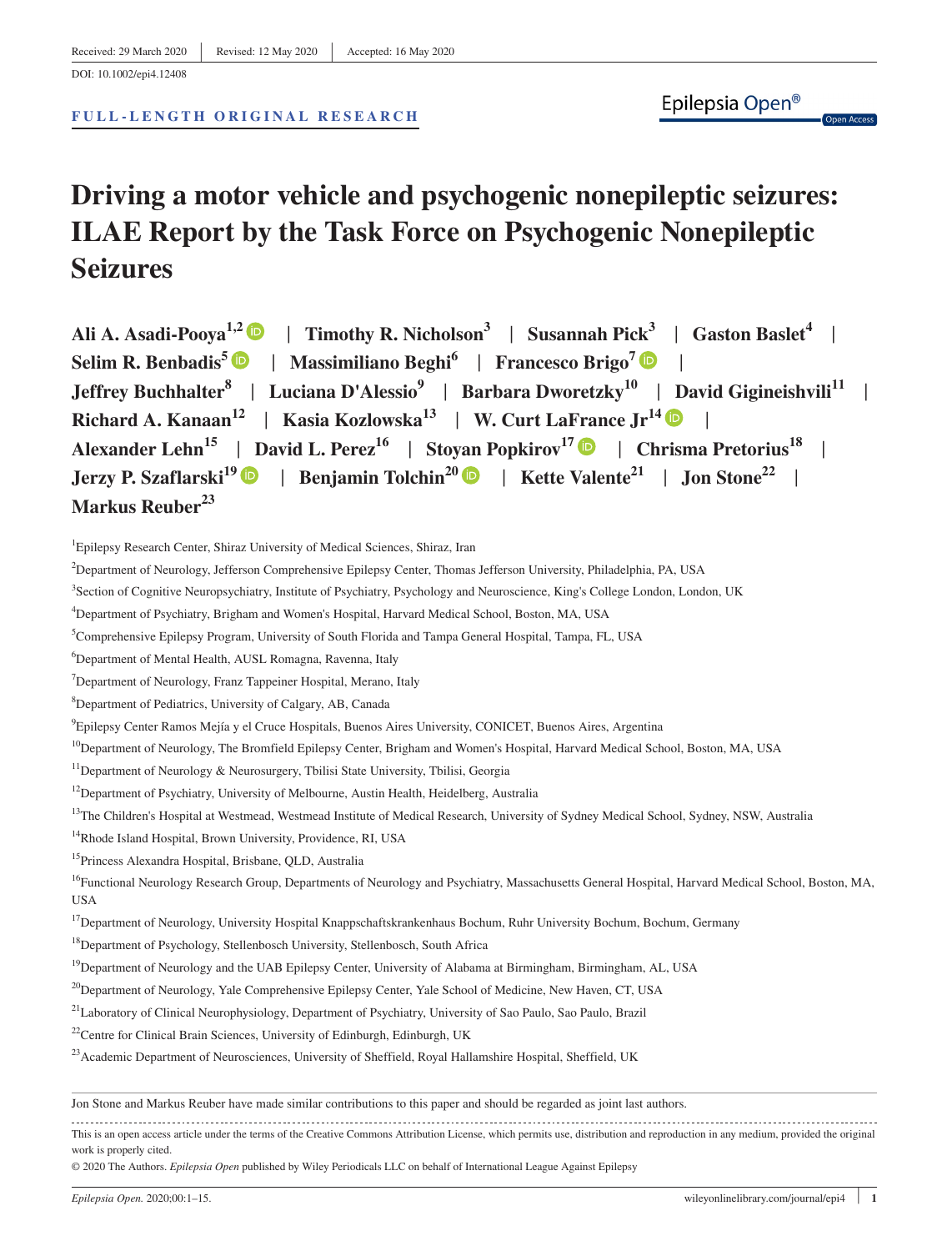#### **Correspondence**

Ali A. Asadi-Pooya, Epilepsy Research Center, Shiraz University of Medical Sciences, Shiraz, Iran Email: [aliasadipooya@yahoo.com](mailto:aliasadipooya@yahoo.com)

#### **Funding information**

Shiraz University of Medical Sciences, Grant/Award Number: 20509

#### **Abstract**

**Objectives:** This International League Against Epilepsy (ILAE) Report: (a) summarizes the literature about "driving and psychogenic nonepileptic seizures (PNES)"; (b) presents the views of international experts; and (c) proposes an approach to assessing the ability of persons with PNES (PwPNES) to drive.

**Methods:** Phase 1: Systematic literature review. Phase 2: Collection of international expert opinion using SurveyMonkey®. Experts included the members of the ILAE PNES Task Force and individuals with relevant publications since 2000. Phase 3: Joint analysis of the findings and refinement of conclusions by all participants using email. As an ILAE Report, the resulting text was reviewed by the Psychiatry Commission, the ILAE Task Force on Driving Guidelines, and Executive Committee.

**Results:** Eight studies identified by the systematic review process failed to provide a firm evidence base for PNES-related driving regulations, but suggest that most health professionals think restrictions are appropriate. Twenty-six experts responded to the survey. Most held the view that decisions about driving privileges should consider individual patient and PNES characteristics and take account of whether permits are sought for private or commercial driving. Most felt that those with active PNES should not be allowed to drive unless certain criteria were met and that PNES should be thought of as "active" if the last psychogenic seizure had occurred within 6 months.

**Significance:** Recommendations on whether PwPNES can drive should be made at the individual patient level. Until future research has determined the risk of accidents in PwPNES a proposed algorithm may guide decisions about driving advice.

#### **KEYWORDS**

driving, nonepileptic, PNES, psychogenic, seizure

# **1** | **INTRODUCTION**

Psychogenic nonepileptic seizures (PNES), also known as dissociative seizures/ attacks/ events/ episodes, are defined by their superficial semiological resemblance to epileptic seizures or syncope, although the manifestations of PNES are not explained by epileptic discharges or other readily observable physiological changes. Instead, most PNES are thought to be non-volitional responses to internal or external triggers perceived as threatening or challenging.<sup>1,2</sup> While patients with PNES do not fit into a single category of the current international nosologies of mental disorders, most who are given this label fulfill the diagnostic criteria of Functional Neurological Symptom (Conversion) Disorder (DSM-5) or Dissociative Seizure Disorder  $(ICD11).$ <sup>3</sup> The incidence of PNES has been observed to be 1.4-4.9/100 000/year and the prevalence estimated as up to 33 per 100 000 of the general population. As such, PNES are one of the three most common diagnoses made when patients present to seizure clinics. Given that this

condition most commonly affects young adults,<sup>1</sup> questions about driving a motor vehicle safely and PNES often arise in clinical practice.

Most patients diagnosed with PNES self-report loss of responsiveness or loss of awareness in their events.<sup>4,5</sup> Selfreported loss of responsiveness in PNES is significantly associated with self-reported seizure-related injuries [odds ratio (OR): 3.5;  $95\%$  confidence interval (CI): 1.4-8.7].<sup>4</sup> Drivers with neurological conditions have been found to be more likely to cause road traffic accidents compared to controls (OR: 5.2; 95% CI: 2.6-10.3), as have drivers with psychiatric disorders (OR: 3.6;  $95\%$  CI: 1.9-6.9).<sup>6</sup> These observations mean that it is plausible that drivers with PNES could be at increased risk of causing driving-related accidents. However, in the absence of data proving an increased PNES-associated risk, compulsory driving suspension may be inappropriate, given that loss of driving privileges can have a major negative impact on patients' quality of life, ability to socialize, and socioeconomic status.<sup> $7-9$ </sup> The fundamental challenge lies in identifying an appropriate balance between the safety of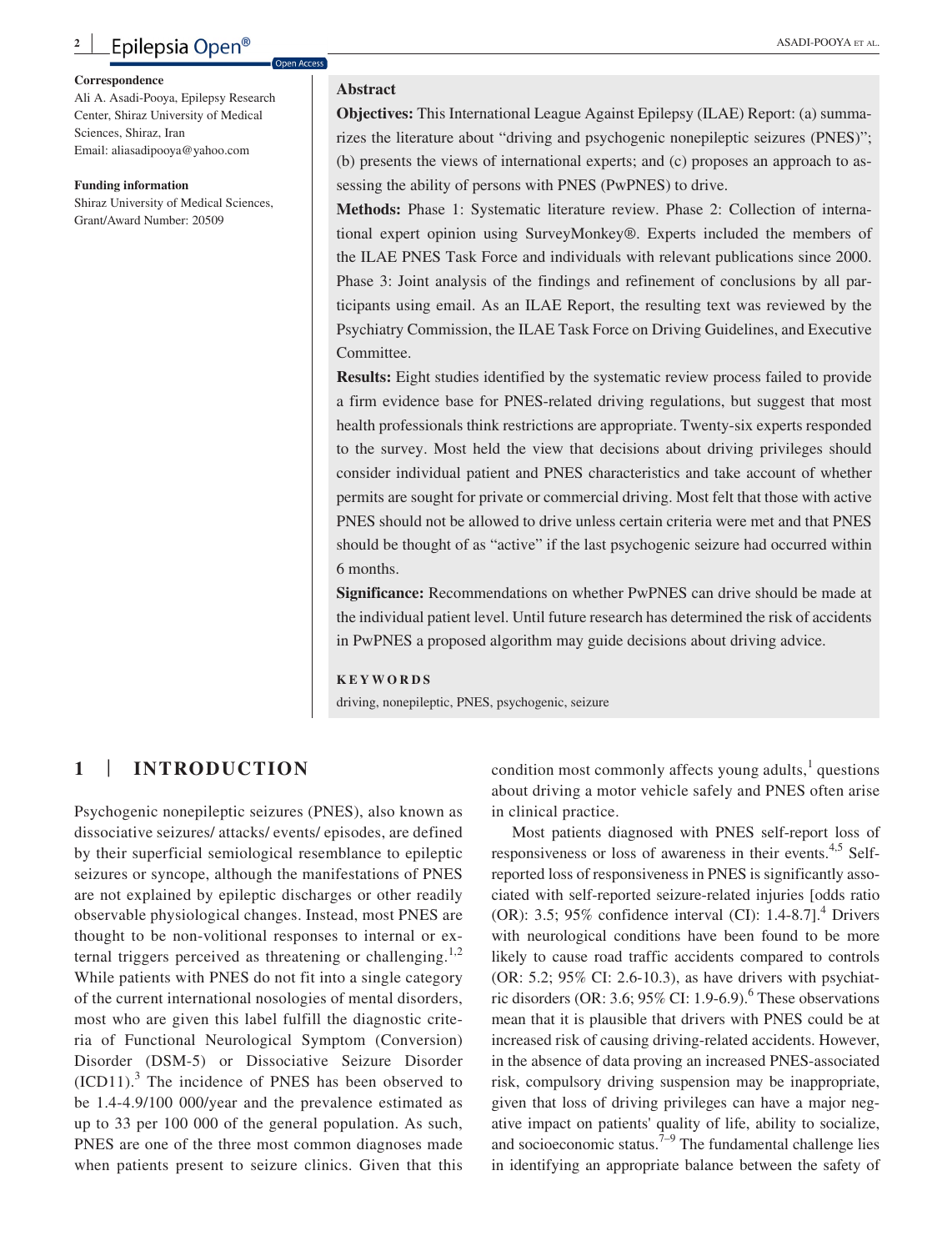patients with PNES and the public on the one hand, and the independence, autonomy, and quality of life of patients with PNES, on the other hand.

Given that there are currently no widely agreed practice guidelines on how to counsel patients with PNES on driving, our aims were to (a) review the literature about driving a motor vehicle and PNES; (b) gather the views of an international group of experts in the field on the issue of driving a motor vehicle and PNES; and, (c) summarize the findings and propose guidance on decisions about driving advice for individuals with PNES (single or recurrent) based on the majority views of the contributing experts.

#### **2** | **METHODS**

#### **2.1** | **Phase 1 (systematic literature review)**

We searched MEDLINE (accessed through PubMed) for articles published before July 5, 2019, that included any of the search terms selected (non-epileptic seizures, nonepileptic seizures, pseudoseizures, non-epileptic events, nonepileptic events, pseudoepileptic seizures, psychogenic seizures, psychogenic events, psychogenic non-epileptic attacks, psychogenic nonepileptic attacks, psychogenic non-epileptic episodes, psychogenic nonepileptic episodes, dissociative seizures, psychogenic non-epileptic seizures, psychogenic nonepileptic seizures, PNES, and hysterical seizures) AND "driving" (Appendix 1), in their abstracts and titles. Review articles on PNES and articles not written in English were excluded. We selected the relevant articles by first screening titles and abstracts and subsequently reading in full any articles that appeared to contain information addressing the issue of driving in patients with PNES. We applied the same strategy to search abstracts, titles, and keywords using Scopus. We also searched PsycINFO (with "driving" in any field and the other keywords in the title). Duplicate and irrelevant articles were excluded, and the quality of the evidence was rated. Classes of evidence were categorized using the American Academy of Neurology's criteria for studies of causation (Appendix 2).<sup>10</sup> Reporting complied with the PRISMA (Preferred Reporting Items for Systematic reviews and Meta-Analyses) statement.<sup>11</sup>

# **2.2** | **Phase 2 (collection of expert opinions)**

On July 11, 2019, we emailed a questionnaire (using SurveyMonkey®) designed by AAP, TN, SP, and MR (the first three and the last authors) to 50 international experts in this field (including these four authors). An email reminder was sent five days later. The experts were selected by the first three and the last two authors on the basis of meeting the

#### **Key Points**

- There is a lack of high-quality evidence characterizing accident risks of drivers with PNES
- Expert opinion holds that it is generally appropriate to recommend driving restrictions for individuals with active PNES
- Experts identified a number of PNES features that may be compatible with safe private (non-commercial) driving

following criteria: all members of the International League Against Epilepsy (ILAE)-PNES Task Force, authors with five or more publications on PNES since 2000 (as the first author), authors of the previous original research articles on the topic of "driving and PNES", and board members of the Functional Neurological Disorders Society [\(www.fndso](http://www.fndsociety.org) [ciety.org](http://www.fndsociety.org)) with a particular interest in this topic. The survey included 10 questions (Appendix 3): one question about professional qualifications (1), three questions on the participants' personal experience with the issue of interest (2, 4, and 9), five questions probing their opinions about the matter of interest (3, and 5-8), and a final question about the respondent's interest in participation in the refinement process of the driving decision-making guidance (10). The survey was closed on July 23, 2019. The first three and last two authors collected and analyzed the responses and developed a first draft of a summary based on the results of the review and the electronic survey (phases 1 and 2). A "majority opinion" was defined as one endorsed by more than 50% of the respondents.

# **2.3** | **Phase 3 (procedure for generating an expert opinion statement)**

In a series of follow-up email communications (total number of emails exchanged: 180), all participants who were interested in developing an opinion manuscript ( $n = 23$ ) reviewed the initial draft. This draft included a report of the participants' responses to the survey. The draft was revised and improved by the panel through multiple rounds of email correspondence between the co-authors.

In order to resolve issues that had arisen during this discussion, a second SurveyMonkey® online questionnaire was created and distributed to the 23 participating experts (Appendix 4). A final opinion document with a flow diagram intended to support decision-making processes relating to PNES and driving was prepared, underwent further revision, and was ultimately approved by all the participants in phase 3. There was no face-to-face meeting; the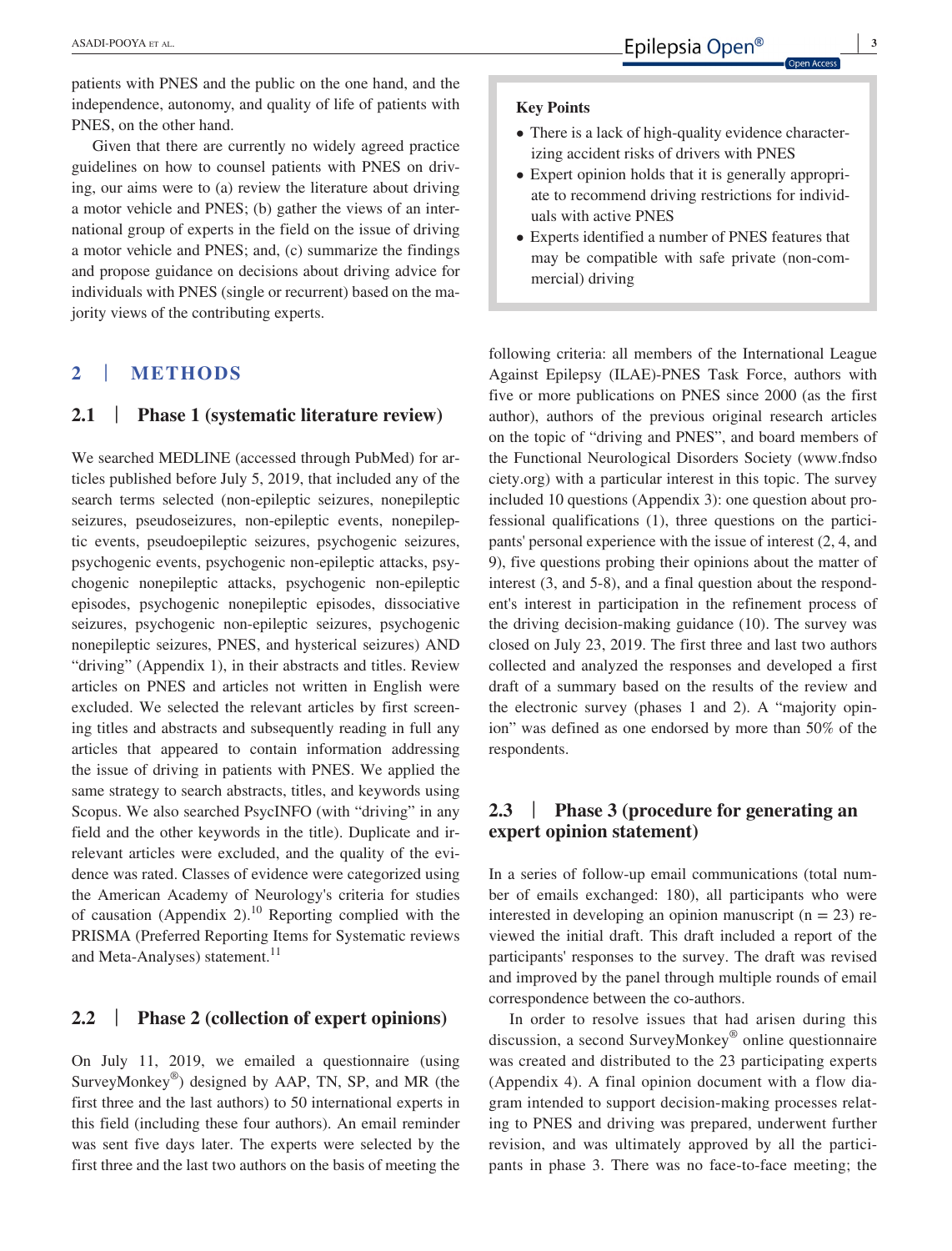**TABLE 1** Details of the original research articles discussing driving in patients with psychogenic nonepileptic seizures (PNES)

TABLE 1 Details of the original research articles discussing driving in patients with psychogenic nonepileptic seizures (PNES)

| Survey of 37 physician-members of the American Epilepsy                                                                                                                                                                                                                                            |
|----------------------------------------------------------------------------------------------------------------------------------------------------------------------------------------------------------------------------------------------------------------------------------------------------|
| comparing driving records over a 5-year period with general<br>Society & study of a population of 20 patients with PNES,                                                                                                                                                                           |
| 34 German epileptologists.                                                                                                                                                                                                                                                                         |
| the Association of British Neurologists                                                                                                                                                                                                                                                            |
| Questionnaire study of 115 healthcare professionals exploring                                                                                                                                                                                                                                      |
| to national guidelines for driving licensure due to having<br>entered into the study if they held a valid driver's licence<br>Patients attending a rapid-referral first seizure clinic were<br>and were considered medically unfit to drive according<br>seizure or an unexplained episode of lost |
| 141 patients with PNES completed a questionnaire to assess<br>their socialization practices and perceived barriers to                                                                                                                                                                              |
| driving restrictions for patients with suspected<br>41 neurologists were surveyed about the length of their                                                                                                                                                                                        |
| family medicine physicians to assess their opinion regarding<br>75 electronic questionnaires were sent to neurologists and                                                                                                                                                                         |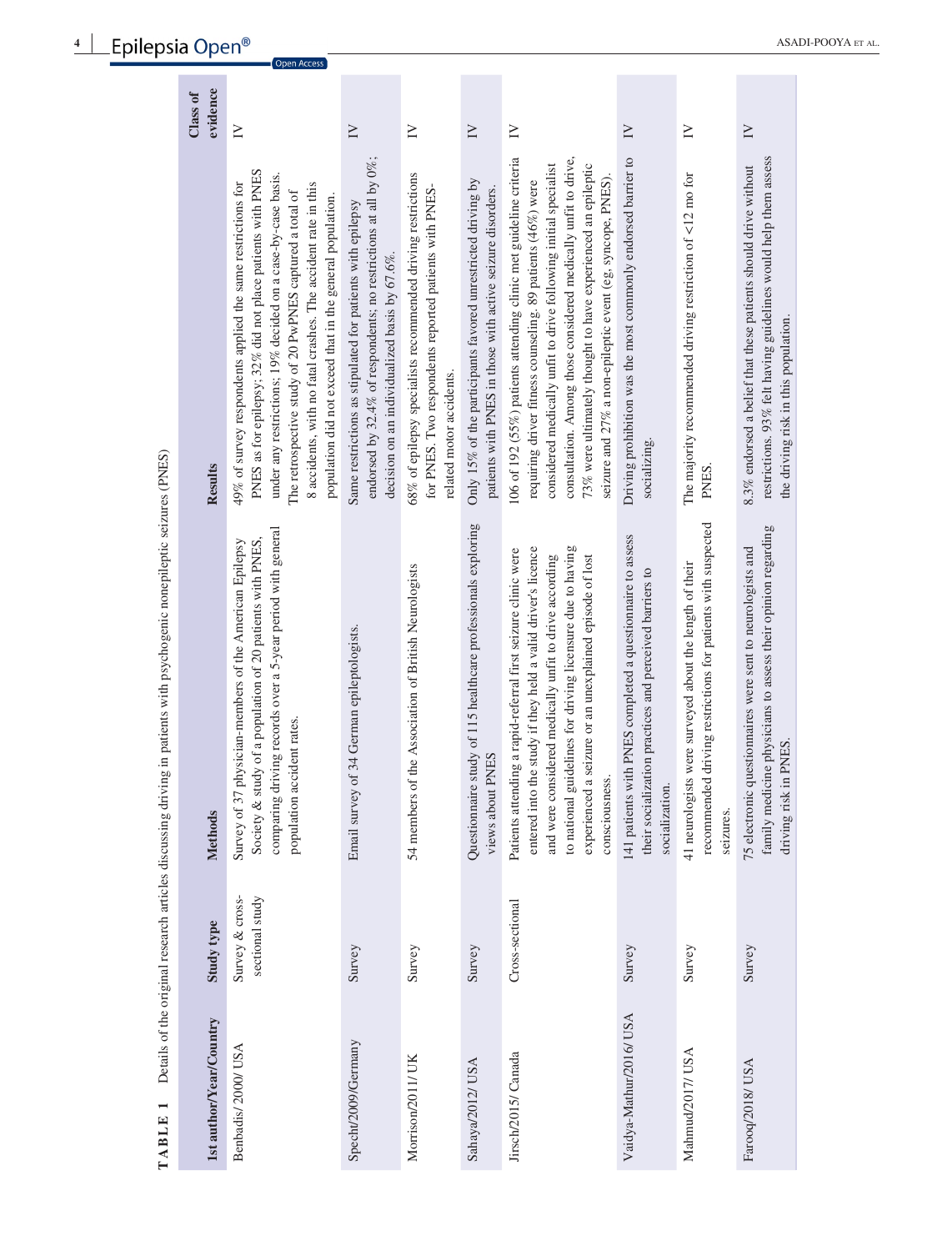process was accomplished exclusively by email correspondence and draft revisions. This document underwent further review by the Psychiatry Commission, Task Force on Driving Regulations, Publication Council, and Executive Committee of the ILAE prior to submission of the manuscript for publication.

In thinking about an appropriate driving safety assessment paradigm, we deliberately focused on PNES. Clearly, decisions about driving privileges must take account of all aspects of the person's health, which could affect their ability to control a motor vehicle. This is particularly relevant in a condition such as PNES, which is commonly associated with comorbidities including epilepsy or other mental health disorders, and in which patients may take medications that could affect their ability to drive (such as sedative, antiepileptic, antidepressant, or antipsychotic drugs). Therefore, while features such as taking medication(s) that significantly impair driving ability and having active suicidal intent may be regarded as reasons for restricting driving privileges, these are not specific to PNES and are applicable to all patients with any medical or psychiatric condition. Importantly, the specific focus of the current paper on PNES means that the suggestions made here always need to be considered together with any additional driving restrictions related to other causes (such as epilepsy) which should—if appropriate—also be applied when decisions are made about a patient's fitness to drive. In any case, in which greater or more prolonged restrictions apply for other reasons than PNES, these more extensive driving restrictions should apply in full.

#### **3.1** | **Phase 1**

The search strategy yielded eleven relevant articles in PubMed<sup>7,12–21</sup> and four articles in Scopus<sup>22–25</sup> (three were reviews and not in English, and one was a review article in English). The PsycINFO database search did not yield any additional articles (Appendix 1 shows the details of the review process for each keyword in each of the search engines). Table 1 describes the methodology, main results, and quality ratings of the included articles. The manuscripts included comprised of seven surveys of patients and healthcare professionals and one cross-sectional study. A study of 20 patients with PNES intended to assess whether they had a higher than average risk of car accidents.19 This small study did not find an increased risk of motor vehicle accidents among drivers with PNES; the accident rate in this population did not exceed that in the general population.<sup>19</sup> The surveys highlight that there is controversy of opinions on driving regulations in previous studies. An additional seven narrative review articles were excluded (Figure 1). None of the eight research studies provided class I, II, or III evidence (Table 1).

# **3.2** | **Phase 2**

Of the 50 experts approached, 26 responded to the survey (response rate: 52%). Respondents were based across five continents and eleven countries around the world (Argentina,



**FIGURE 1** Preferred Reporting Items for Systematic Reviews and Meta-Analyses (PRISMA) Flow Diagram of the study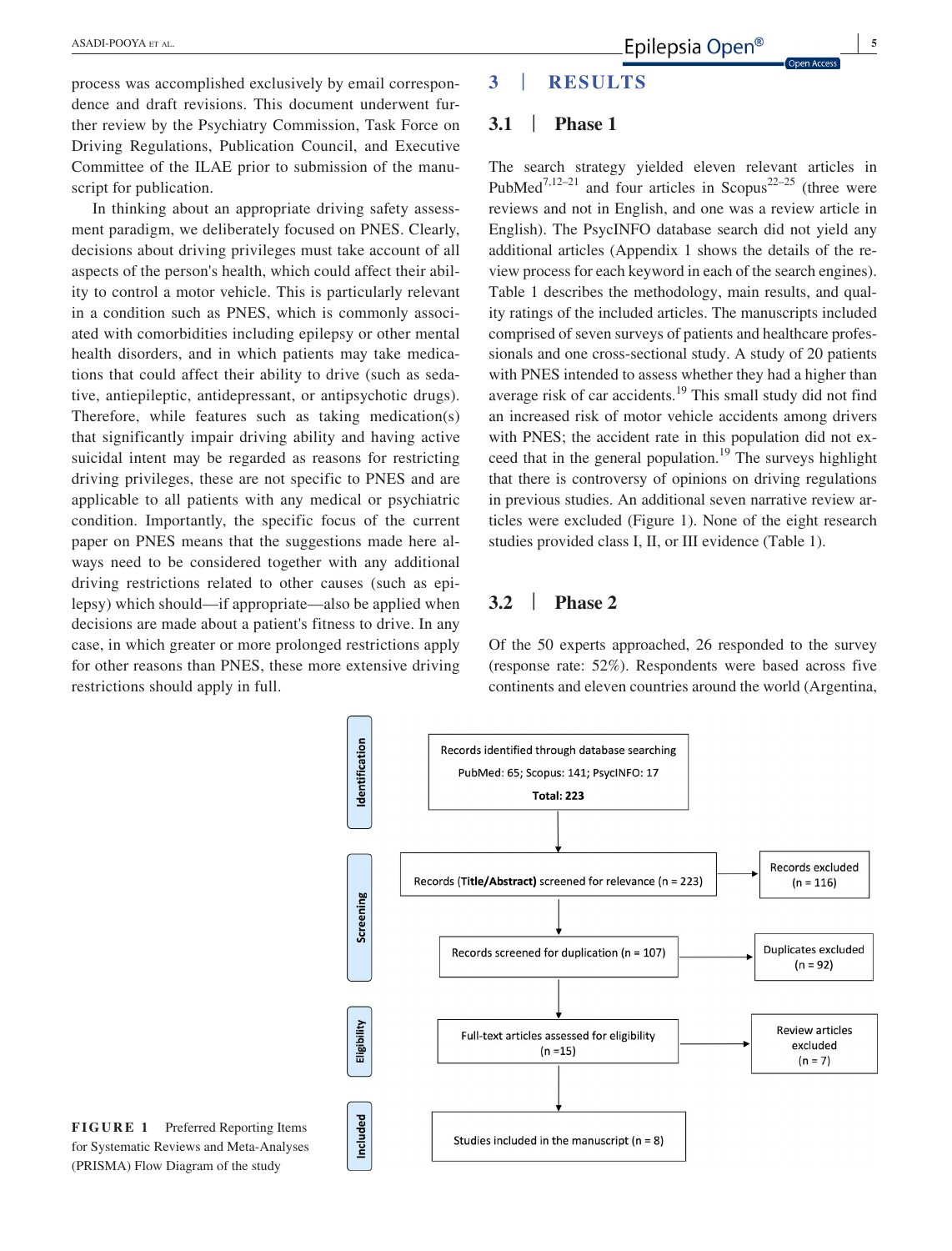#### **<sup>6</sup> <sup>|</sup> Epilepsia Open<sup>®</sup> 2008 and 2008 and 2008 and 2008 and 2008 and 2008 and 2008 and 2008 and 2008 and 2008 and 2008 and 2008 and 2008 and 2008 and 2008 and 2008 and 2008 and 2008 and 2008 and 2008 and 2008 and 2008 and 2008**

Australia, Brazil, Canada, Georgia, Germany, Iran, Italy, South Africa, UK, and USA). Table 2 describes the experiences of the expert participants with patients with PNES. Most of the respondents were neurologists and reported having extensive clinical experience with PNES (over 200 patients in their lifetime). Twenty-three percent of the participants ( $n = 6$ ) were aware of at least one patient under their care, who had had an accident related to PNES while driving. However, the total number of patients reported by these experts to have had PNES-related driving accidents was only eleven, during years of their practice (the total number of patients with PNES seen by all experts contributing to this report is not known).

Table 3 describes the opinions of the expert participants on different aspects of the issue of driving in patients with PNES. Only one expert (4%) endorsed the statement that "all patients with PNES should be allowed to drive without any conditions," whereas 88% of the experts endorsed that "there should be restrictions on driving for some individuals with PNES". In response to "how long do people need to be PNES-free before they should not be considered to have active PNES?", most experts (62%) endorsed a threeto twelve-month period (mode: six months). Factors specific to PNES that should prompt the application of driving restrictions and that were endorsed by more than 50% of the experts included the following: loss of awareness/responsiveness with PNES, history of PNES-related injuries, no auras or warnings or otherwise predictable seizures, and patients who want to be commercial drivers. Additional non– PNES-specific factors endorsed by more than 50% of the experts as prompting the need for driving restrictions included the following: on medication(s) significantly impairing driving ability and active suicidal intent. Most experts believed that an exception from a PNES-related driving prohibition could be made in the following circumstances: if PNES happen exclusively at times when the person *could not* be driving (eg, at night in bed) and if PNES are *always* preceded by a sufficiently long prodrome allowing the person to pull a car out of traffic and make themselves safe. The

second survey addressing remaining controversial/ disputed topics that was sent to 23 experts was completed by all of the initial respondents. Table 4 summarizes the experts' opinions captured by this survey. Most experts thought that driving restrictions for those seeking commercial driving permits should be more restrictive than for those wanting to drive privately.

#### **3.3** | **Phase 3**

Email discussion between the participants of survey one yielded further clarifications of the proposal for an individualized driving safety assessment process:

The majority of the experts considered that individuals with active PNES should generally not be allowed to drive if any of the following criteria are met:

- 1. Loss of awareness/responsiveness with their psychogenic seizures
- 2. History of PNES-related injuries
- 3. No auras or warnings or otherwise predictable psychogenic seizures
- 4. If PNES semiology suggests that ability to drive would be impaired during a psychogenic seizure.
- 5. Patients who want to be commercial drivers.

Post-survey email discussions of point 4 yielded the following clarification: Examples would include convulsive or thrashing limb movements or visual disturbances. When it is uncertain whether the semiology of a psychogenic seizure would disrupt driving (eg, brief twitching of left shoulder), it is advisable only to consider the semiology as "not disruptive" if the patient has already had a typical psychogenic seizure while driving without experiencing any impairment in control of the vehicle or driving ability.

The majority of the experts considered that patients with active PNES can be allowed to drive *private (non-commercial)* vehicles in the following circumstances even if any of

|                                                                                                                         | Number $(\%)$                                                                                                                                 | TABLE 2<br>Participants' experience<br>with patients with psychogenic nonepileptic |
|-------------------------------------------------------------------------------------------------------------------------|-----------------------------------------------------------------------------------------------------------------------------------------------|------------------------------------------------------------------------------------|
| Discipline of the participants                                                                                          | • Neurology: $14(54)$<br>• Psychiatry: $7(27)$<br>• Psychology: $3(12)$<br>• Double board (Neurology & Psychiatry): $2(8)$                    | seizures (PNES)                                                                    |
| Number of patients with PNES<br>respondents have managed in<br>their lifetime                                           | • More than 200 patients: $15(58)$<br>• 100-200 patients: $4(15)$<br>• Less than 100 patients: $7(27)$                                        |                                                                                    |
| Are you aware of a patient with<br>PNES under your care, who has<br>had an accident while driving<br>due to their PNES? | • Yes: $6(23)(1,1,2, 2,$ and 5 patients were reported by<br>different experts; one participant did not specify a<br>number)<br>• No: $20(77)$ |                                                                                    |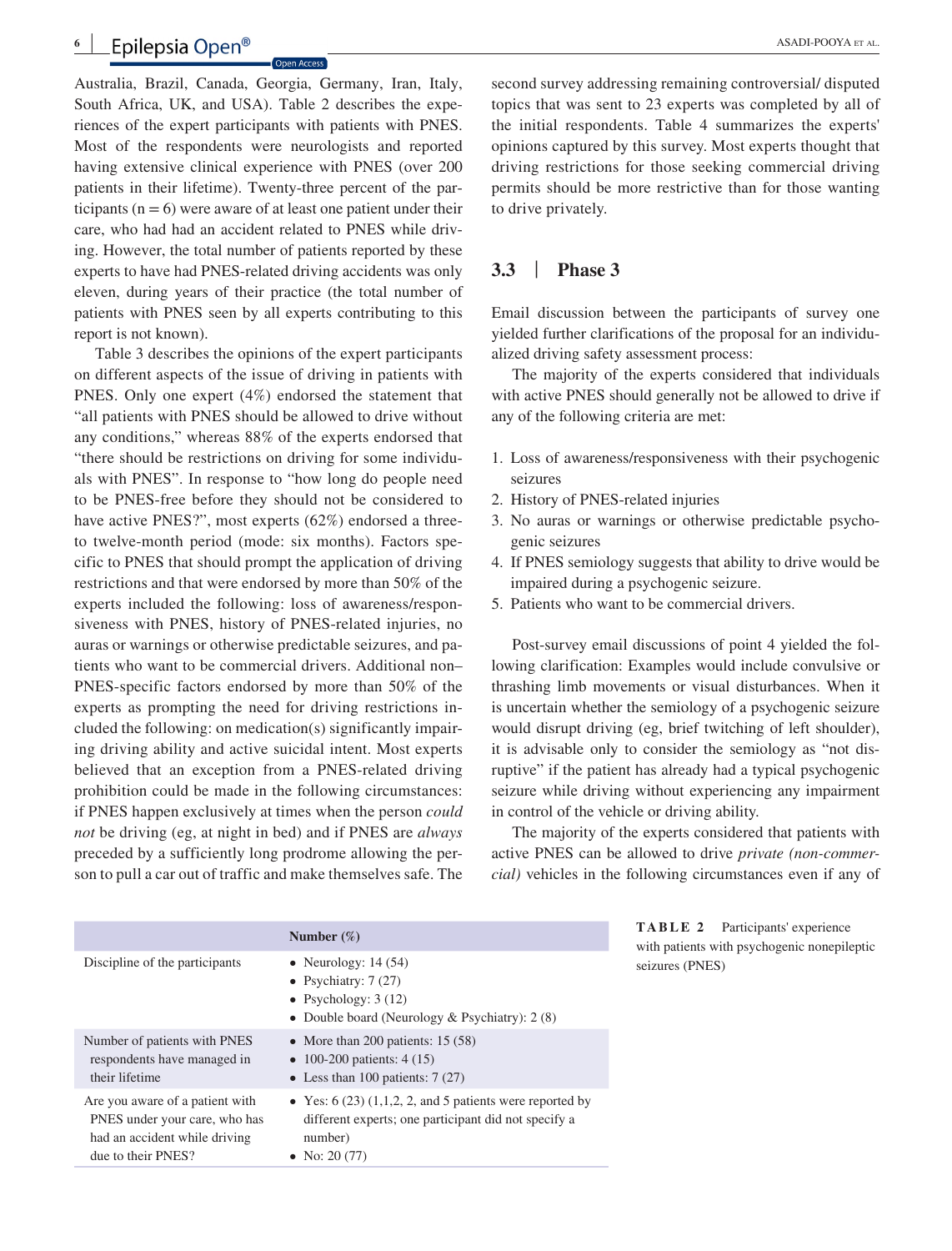**TABLE 3** Experts' opinions about driving and psychogenic nonepileptic seizures (PNES)

|                                                                                                                                                                                                                                  | Number $(\%)$                                                                                                                                                                                                                                                                                                                                                                                                                                                                                                                                                                                                                                                                                                                                                                                                                                                                                                                   |
|----------------------------------------------------------------------------------------------------------------------------------------------------------------------------------------------------------------------------------|---------------------------------------------------------------------------------------------------------------------------------------------------------------------------------------------------------------------------------------------------------------------------------------------------------------------------------------------------------------------------------------------------------------------------------------------------------------------------------------------------------------------------------------------------------------------------------------------------------------------------------------------------------------------------------------------------------------------------------------------------------------------------------------------------------------------------------------------------------------------------------------------------------------------------------|
| Should all patients with<br>PNES, with or without active<br>psychogenic seizures, be allowed<br>to drive without any conditions?                                                                                                 | • Yes: $1(4)$<br>• No: 21 (81)<br>• Not sure: $4(15)$                                                                                                                                                                                                                                                                                                                                                                                                                                                                                                                                                                                                                                                                                                                                                                                                                                                                           |
| If all patients with PNES should<br>be allowed to drive without<br>any conditions, which of the<br>following reasons lead you to<br>this conclusion? (You may select<br>both)                                                    | • In my clinical experience, these patients do not have accidents driving: $1(4)$<br>• I'm not aware of any evidence that patients with PNES are at increased risk of driving accidents: 4 (15)<br>• Skipped: 21 $(81)$                                                                                                                                                                                                                                                                                                                                                                                                                                                                                                                                                                                                                                                                                                         |
| If patients with PNES should not<br>be allowed to drive, which of<br>the following statements do you<br>endorse?                                                                                                                 | • There should be restrictions on driving for some individuals with PNES: 23 (88)<br>• None of the individuals with active PNES (Patients with seizures) should be allowed to drive: $2(8)$<br>• Skipped: $1(4)$                                                                                                                                                                                                                                                                                                                                                                                                                                                                                                                                                                                                                                                                                                                |
| If individuals with PNES should<br>not be allowed to drive, please<br>specify your definition of "active"<br>PNES": How long do people<br>need to be PNES-free before they<br>should be considered not to have<br>"active PNES"? | • 1 mo: $2(8)$<br>• 3 mo: $4(15)$<br>• 6 mo: $9(35)$<br>• 12 mo: $3(12)$<br>• 24 mo: $1(4)$<br>• More than $24 \text{ mo}$ : 0<br>• Skipped: $7(27)$                                                                                                                                                                                                                                                                                                                                                                                                                                                                                                                                                                                                                                                                                                                                                                            |
| If there should be restrictions on<br>driving for some individuals with<br>PNES, which patients with PNES<br>should not be allowed to drive?<br>(You can select more than one)<br>choice)                                        | • Patients with loss of responsiveness (with preserved awareness) with their seizures: $16(62)$<br>• Patients with loss of consciousness with their seizures: $21(81)$<br>• Patients with memory gaps with or after their seizures: $7(27)$<br>• Patients with no auras, warnings or otherwise predictable seizures: 16 (62)<br>• Patients with prolonged seizures (more than $5$ min): $7(27)$<br>• Patients with motor seizures: 9 (35)<br>• Patients with akinetic (dialeptic) seizures: 9 (35)<br>• Patients with history of PNES-related injuries: $17(65)$<br>• Patients with daily seizures: $10(38)$<br>• Patients with weekly seizures: $9(35)$<br>• On medication(s) that significantly impair driving ability: $18(69)$<br>• Patients who want to be commercial drivers: $14(54)$<br>• Patients driving with passengers in the car: $7(27)$<br>• Patients with active suicidal intent: $16(62)$<br>• Skipped: $1(4)$ |
| Are there any circumstances in<br>which patients with PNES should<br>be allowed to drive?                                                                                                                                        | • PNES happen exclusively at times when person not driving (eg, at night in bed): 19 (73)<br>• PNES are always triggered by a factor that would not be encountered in a car (eg, meeting the<br>perpetrator of a crime against the person): 12 (46)<br>• PNES are preceded by a sufficiently long prodrome allowing the person to pull a car out of traffic and<br>make themselves safe: 14 (56)<br>• Skipped: $3(12)$                                                                                                                                                                                                                                                                                                                                                                                                                                                                                                          |

the above-mentioned criteria are met (active PNES per se is not considered a contraindication to driving):

- 1. If PNES happen exclusively at times when the person could not be driving (eg, at night in bed).
- 2. If psychogenic seizures occur exclusively after exposure to very specific triggers that they could not possibly encounter when driving (eg, confined spaces without windows, specific objects, or places acting as traumatic reminders).
- 3. If PNES are *always* preceded by a sufficiently long prodrome allowing the person to pull a car out of traffic and make themselves safe. Some patients report a recognizable warning sign (eg, light-headedness and headache, etc), which invariably precedes each psychogenic seizure and would always provide enough time (minutes to hours) to safely bring the car to a halt. In all other cases, psychogenic seizure onset should be considered "sudden and unpredictable" when assessing a person's fitness to drive.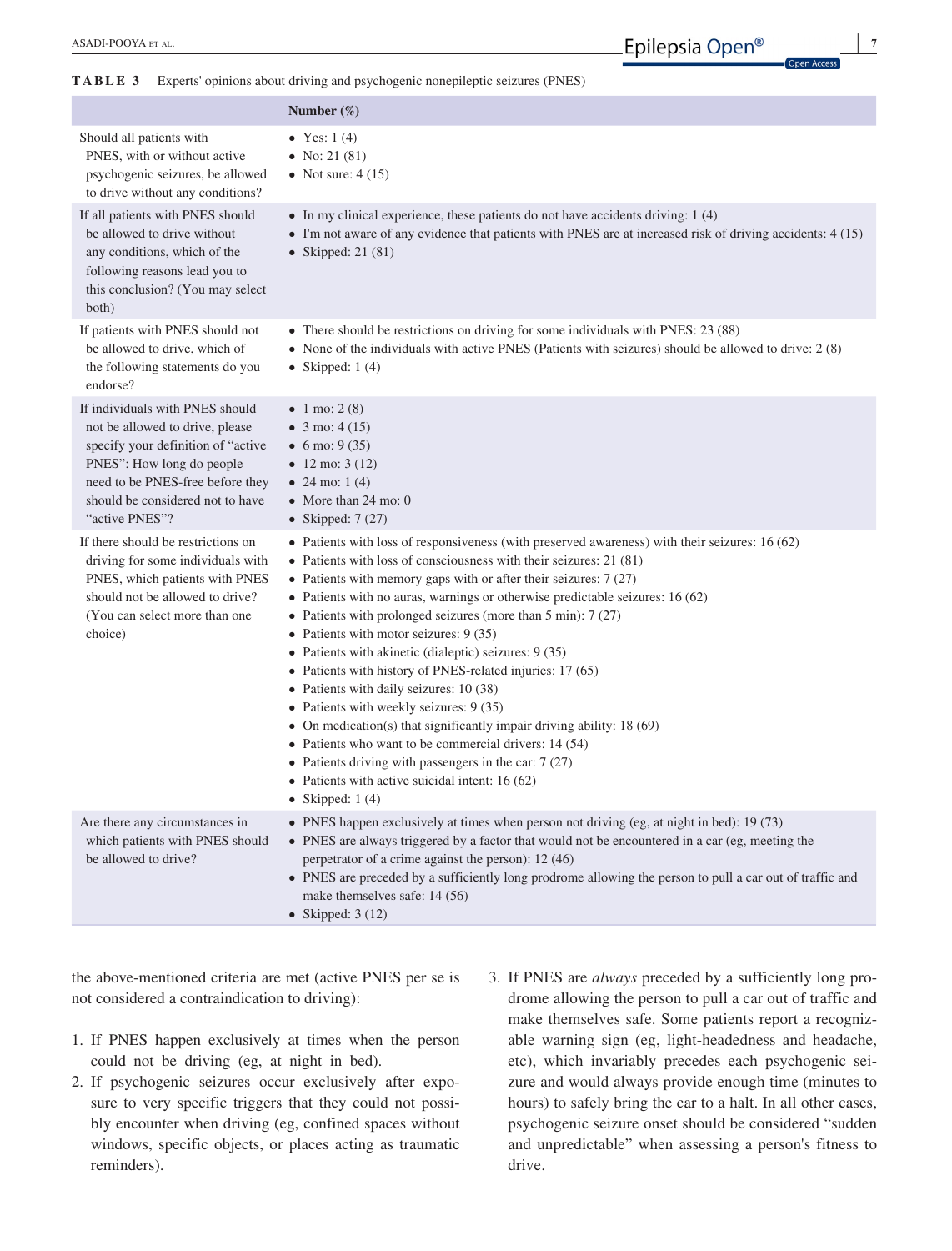**TABLE 4** Experts' opinions about some controversial issues on driving and patients with psychogenic nonepileptic

|                                                                                                                                                                                                                                  |                                                                                                                                                                                   | some controversial issues on driving                                       |
|----------------------------------------------------------------------------------------------------------------------------------------------------------------------------------------------------------------------------------|-----------------------------------------------------------------------------------------------------------------------------------------------------------------------------------|----------------------------------------------------------------------------|
| Are there some types of PNES which are<br>compatible with driving?                                                                                                                                                               | • Yes: $17 (74)^a$<br>• No: $5(22)$<br>• Skipped: $1(4)$                                                                                                                          | patients with psychogenic nonepilep<br>seizures (PNES) (the second survey) |
| Do you agree with this statement? "Patients"<br>with active PNES should not be able to get<br>a commercial driving license for a longer<br>$period (> 12 \text{ mo})$ , regardless of seizure<br>semiology or illness features." | • Yes: $14(61)$<br>• No: $6(26)$<br>• Other: $3(13)$                                                                                                                              |                                                                            |
| For how long does an individual need to be<br>PNES-free before they can be considered fit<br>to apply for a commercial driver's license?                                                                                         | • 18 mo: $3(13)$<br>• 2 y: $4(17)$<br>• $3 \text{ y}$ : $3 \text{ (13)}$<br>• $5 y: 7(30)$<br>• Other: $5(22)$ (two said 12 mo and three<br>did not specify)<br>• Skipped: $1(4)$ |                                                                            |
| What do you think about the length of time<br>someone should have had seizures "only in<br>situations when person would not be driving<br>(eg, at night in bed)" before it is safe to allow<br>them to drive?                    | • 6 mo: $3(13)$<br>• 12 mo: 13 $(57)$<br>• 2 y: $3(13)$<br>• $3 y: 0$<br>• $5 y: 0$<br>• Others: $4(17)$ (variable responses)                                                     |                                                                            |
| What do you mean by "only in situations<br>when person not driving"?                                                                                                                                                             | • Only at night in bed: $10(45)$<br>• Other: 13 $(55)$ (various non-driving<br>situations such as at home or at school)                                                           |                                                                            |

**Number (%)**

**Open Access** 

a Examples include the following: minor motor or sensory PNES with preserved awareness and responsiveness and with no loss of motor control.

Importantly, these exemption criteria from the driving prohibition only apply if a patient has a well-established and stable PNES pattern (ie, the pattern has been established for at least twelve months and there are no other reasons—including other types of seizures—why they should not be allowed to drive). These exemption criteria should not apply if the situational context or the semiology of the psychogenic seizures has varied in a relevant fashion.

## **3.4** | **Definition of "active PNES"**

Initial responses to the question how long individuals should be considered to have "active PNES" after their last seizure ranged from three to twelve months. At the end of the discussion and refinement process (phase 3), the contributing experts settled, by majority views, on six months, the mode of their initial responses. While the uncertainty about this point reflects the lack of research on this issue, this means that the expert group viewed a period of six months free of PNES as a sufficiently long time to lift any restrictions to private driving imposed in relation to this disorder. However, especially reflecting the greater risk to the public associated with commercial driving, it was the view of the majority experts in this survey that individuals seeking a commercial driving license should have been free of PNES for a much longer period (two to five years) before restrictions could be removed, regardless of psychogenic seizure semiology or illness features, in order to clearly establish that they have overcome this condition.

Ultimately, the expert email discussion of the previous literature and current surveys yielded a flow diagram with a proposal for a decision-making algorithm for assessments about driving safety in individuals with PNES (Figure 2).

# **4** | **DISCUSSION**

While it is possible that some patients with PNES are more likely than other members of the general public to be involved in road traffic accidents, there is currently no compelling evidence supporting or refuting this proposition directly. One small study of 20 patients suggested that there was no increased risk of motor vehicle accidents among patients with PNES,<sup>19</sup> but larger scale studies are clearly needed. In one survey of health professionals, over 90% of neurologists and family medicine physicians endorsed the necessity of guidelines for driving safety decisions in patients with  $PNES<sup>16</sup>$  In the absence of high-quality evidence, an expert opinion statement providing preliminary guidance on this important social issue may be helpful. This survey and exchange of ideas documented variable practices across many epilepsy centers and provides basis for future explorations of this topic.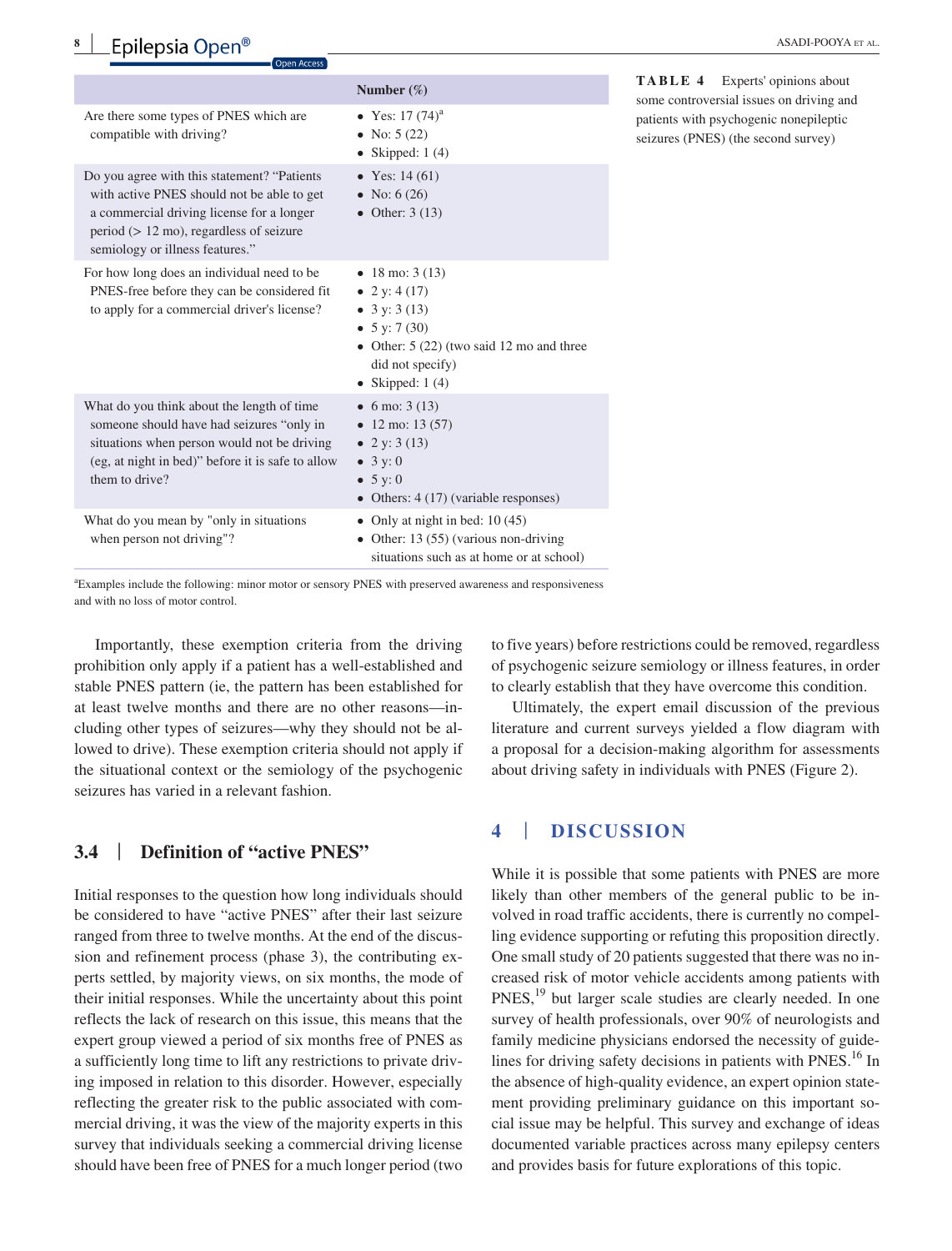

The nature of driving restrictions in relation to medical conditions and the question of whether these are necessary at all continues to be debated.<sup>16–19,26</sup> In order to provide a sense of perspective, it may be helpful to consider the risk variability associated with demographic characteristics. For instance, it is recognized that the accident risk of male drivers under the age of 25 years is five to seven times greater than the mean accident risk, although this observation does not mean that members of this demographic group are banned from driving.<sup>27</sup> However, in line with previous surveys focusing on PNES, the experts contributing to the present project held the view that driving restrictions should be recommended, at least for some individuals with this disorder. Despite the uncertainties and lack of evidence, it seems appropriate to err on the side of caution when driving privileges are concerned, especially

given that the risks associated with driving would not just affect the individuals with PNES themselves. It is likely that the risks to others would be even greater in relation to commercial than private driving. It could therefore be argued that drivers with PNES should demonstrate to the community that they are safe to drive.<sup>28</sup> Individuals affected might do so by having been PNES-free for a period of time before being allowed to drive commercially.28 In relation to private (non-commercial) driving, the panel of experts contributing to this study ultimately considered a six-month PNES-free period as reasonable evidence that a PNES disorder is under control. A considerably longer period of complete PNES control would be appropriate before commercial driving could be allowed.

The perception of PNES as a clinically heterogeneous disorder was reflected by the fact that the experts contributing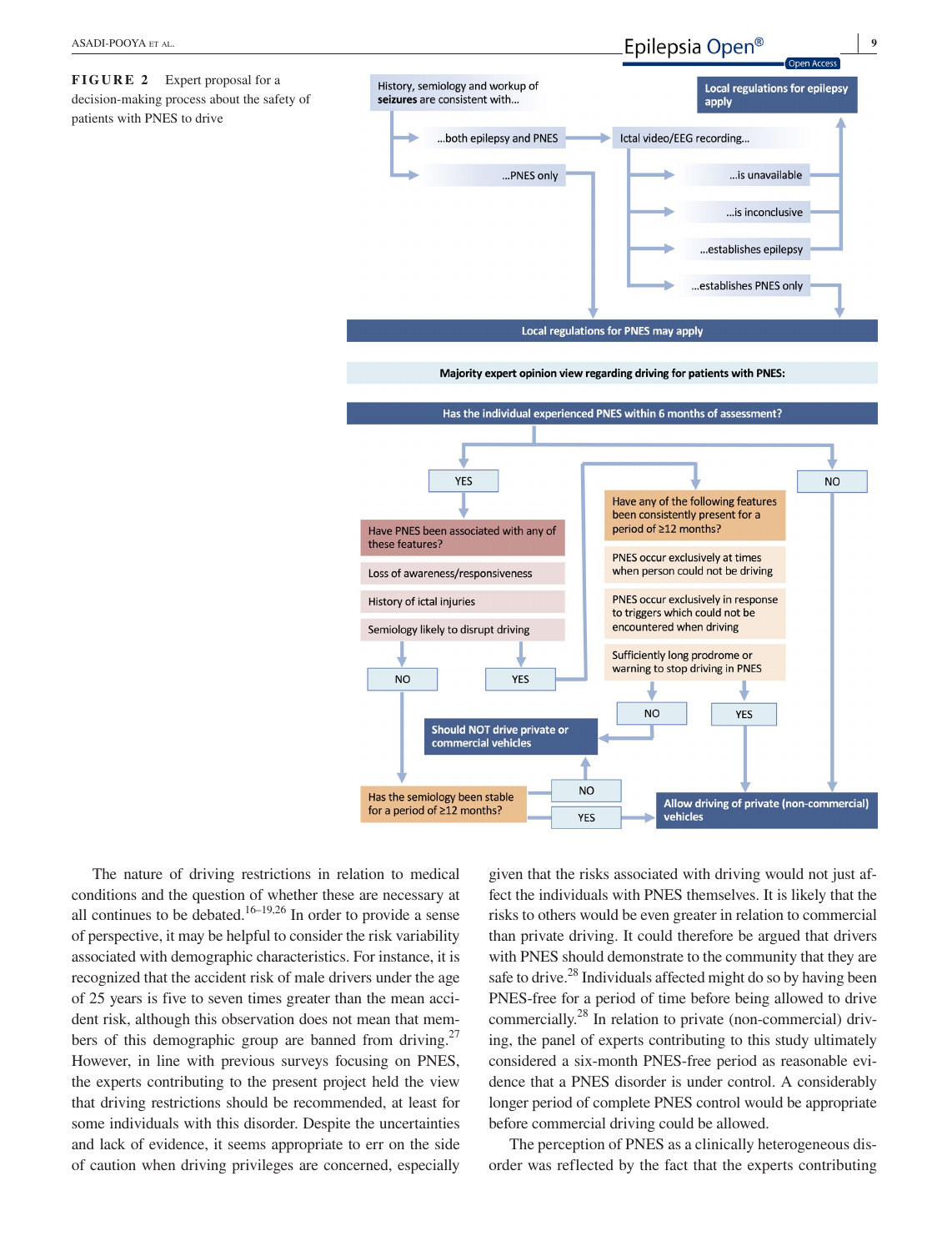#### **<sup>10</sup> <sup>|</sup>** Epilepsia Open<sup>®</sup> 2008 and 2008 and 2008 and 2008 and 2008 and 2008 and 2008 and 2008 and 2008 and 2008 and 2008 and 2008 and 2008 and 2008 and 2008 and 2008 and 2008 and 2008 and 2008 and 2008 and 2008 and 2008 and 2008 a

to this project felt that, in certain circumstances, exceptions could be made from the general rule that patients with active PNES should not drive: The majority suggested that private (non-commercial) driving should be permissible for individuals with PNES if there is a clearly established pattern of PNES happening exclusively at times when the person could not be driving, if PNES occur exclusively after exposure to very specific triggers that affected individuals could not possibly encounter when driving, and/or if the individuals always experience clear warning signs of sufficient duration that it would make it feasible for them to pull over their car and stop driving safely prior to an event.

Open Access

The group of individuals with comorbid epilepsy and PNES presents a particular diagnostic and treatment challenge. While the overwhelming majority of patients with PNES do not suffer from epileptic seizures, a substantial minority (around 20%) have comorbid epilepsy.<sup>29,30</sup> As long as a patient with mixed epilepsy/PNES is experiencing epileptic seizures (or if the treating physician is not sure whether the epileptic seizures have stopped), then driving restrictions related to epilepsy should be invoked.<sup>28</sup> Similarly, patients whose seizures are of uncertain etiology and who have not received a diagnosis of PNES that is sufficiently certain for the treating physician only to recommend treatment for this disorder and to stop any erroneously prescribed antiseizure medication treatments should be advised to adhere to laws restricting driving with epileptic seizures. However, if the treating physician firmly concludes that all ongoing seizures are due to PNES and that there have been no epileptic seizures for the period of time required by the relevant state law relating to epilepsy, then the opinions in this document would be applicable.

Changes in semiology represent another important challenge when exemptions from PNES-related driving restrictions have been made. Although PNES semiology has been shown to be relatively stable over the short term, $31$  there is evidence that, over the longer term, it is more variable than the semiology of epileptic seizures.<sup>32,33</sup> This means that the suitability of individuals with PNES to drive needs to be reviewed at regular intervals. Further, those with active PNES who are allowed to drive on the basis of the proposed exception criteria need to be made aware that they must stop driving if the nature of their seizures changes and the criteria supporting their exception from driving prohibition are no longer met.

We acknowledge that our project has several limitations. The most important of these is the lack of sufficient data informing us of the risk of PNES in relation to driving. The wording of survey questions and other questions not addressed may have influenced the results. For example, our questions did not specify whether relevant ictal features should be patient-reported, witness-supported, or clinician-observed these specifications may have had an effect on the results.

Only a limited number of experts were approached and only 52% of those participated, raising the possibility that the opinions reflected in this manuscript are not fully representative of wider expert opinion. Additionally, there could be patients to whom none of the semiological features listed to aid the assessment of driving fitness apply, and further clarification may be needed on driving recommendations for patients with additional functional neurological symptoms, addressing concerns regarding phenotypic evolution and the intersection of PNES and paroxysmal functional movement disorders. Some of the variability in the responses of the experts to our survey reflects the fact that there is no universally accepted definition of PNES. For instance, some experts hold that individuals may experience PNES with exclusively sensory symptoms (without impairment of awareness), while others would only use this diagnostic label if there was an associated impairment of consciousness or self-control. If the risk of driving with PNES is similar to that observed in the general population, then presentations of expert opinion like this may, with hindsight, cause unnecessary harm and restriction to individuals with this diagnosis. Conversely, the opinions may be too optimistic and cause harm by underemphasizing the risks. Finally, some countries in the world may already have explicit driving regulations for individuals with PNES which supersede any recommendations made here in those countries [eg, in Australia, there are regulations for driving in "seizures and epilepsy," without specific reference to PNES, which may be considered applicable to PNES, however. $34$ In the UK, patients with dissociative seizures (PNES) must not drive and must notify the Driver and Vehicle Licensing Agency (DVLA). Licensing may be considered when the driver or applicant has been event free for 3 months $^{35}$ ].

However, until it is possible to develop evidence-based guidelines based on well-designed case-control and prospective cohort studies, the present systematic review and synthesis of expert opinion represent a first step to the development of an individualized assessment procedure for patients with PNES wanting to drive. In order to achieve the goal of providing evidence-based guidelines, treating physicians should collaborate with mental-health professionals, motor vehicle licensing authorities, patient groups, caregivers, and others, to fully represent the multitude of relevant perspectives on this complex issue. We acknowledge in particular that, regardless of medical risk, driving regulations reflect societal pressures and legal responsibilities. We recognize that in response to a condition where an individual experiences recurrent and apparently unpredictable loss of consciousness, there may be a public demand for regulations that are similar to those for epilepsy, even if the associated risks were lower. In the absence of relevant evidence, expert opinion may empower clinicians to make the best possible decisions about driving restrictions in relation to PNES using the algorithm proposed in Figure 2 based on individual patient features.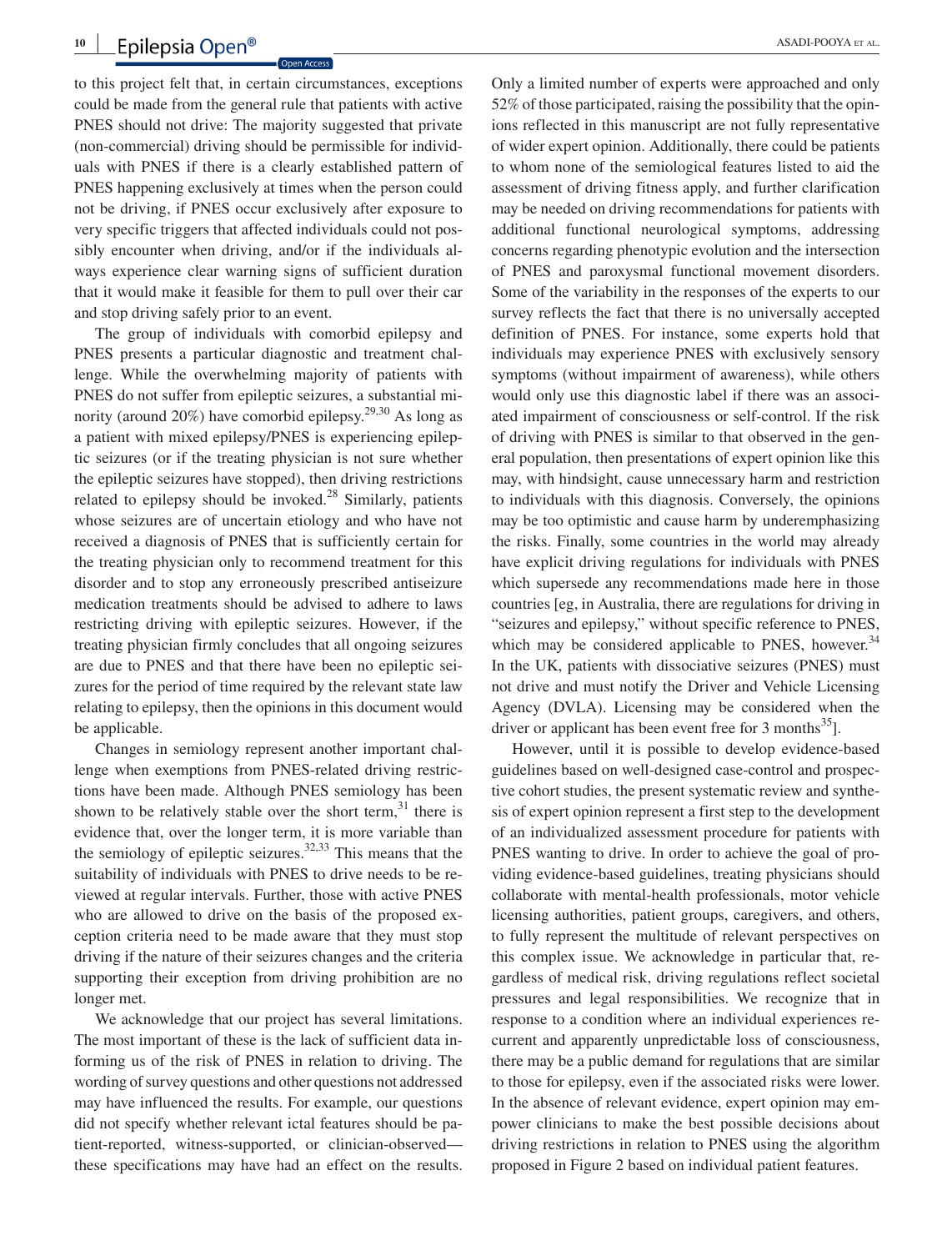#### **ACKNOWLEDGMENTS**

This report was written by experts selected by the International League Against Epilepsy (ILAE) and was approved for publication by the ILAE. Opinions expressed by the authors, however, do not necessarily represent the policy or position of the ILAE. Epilepsy Research Center, Shiraz University of Medical Sciences supported this study.

#### **CONFLICT OF INTEREST**

Ali A. Asadi-Pooya received honoraria from Cobel Daruo, Raymand Rad, Tekaje; royalty: Oxford University Press (Book publication); and grants from the National Institute for Medical Research Development. Timothy Nicholson is funded by a UK National Institute of Health Research (NIHR) Clinician Scientist Award. The views expressed are those of the authors and not necessarily those of the NHS, the NIHR, or the Department of Health. Susannah Pick has no conflict of interest. Benjamin Tolchin has received research funding from a US Veteran Administration (VA)'s VISN1 Career Development Award; the VA Pain Research, Informatics, Multimorbidities, and Education (PRIME) Center of Innovation; and the CG Swebilius Trust. He has received honoraria from Columbia University Medical Center and the American Academy of Neurology. Selim Benbadis is consultant for Bioserenity (DigiTrace), Brain Sentinel, Cavion, Ceribell, Eisai, Greenwich, Growhealthy, LivaNova, Neuropace, SK biopharmaceuticals, Sunovion; speakers bureau for Eisai, Greenwich, LivaNova, Sunovion; member for Epilepsy Study Consortium; grant support from Cavion, LivaNova, Greenwich, SK biopharmaceuticals, Sunovion, Takeda, UCB; royalties as an author or Editor for Emedicine-Medscape-WebMD, UpToDate; and editorial Board for Emedicine-Medscape-WebMD, Epileptic Disorders, Epilepsy and Behavior, and Expert Review of Neurotherapeutics. Dr Dworetzky is a consultant for Digitrace and BestDoctors. She receives royalties from Oxford University Press (book publication), and from UCB for the Padsevonil trial. She is on the editorial board for Epilepsy Currents and is on the professional advisory board for the Epilepsy Foundation of New England. Dr Szaflarski has received research funding from National Institutes of Health, National Science Foundation, Department of Defense, Shor Foundation for Epilepsy Research, Eisai, Epilepsy Foundation of America, Food and Drug Administration, Serina Therapeutics, UCB Pharmaceuticals, Xenon Pharmaceuticals, Compumedics Neuroscan, Inc, State of Alabama, and the University of Alabama at Birmingham (UAB). He serves as an associate editor of the journals Journal of Epileptology and Epilepsy and Behavior Reports and on editorial boards of the journals Epilepsy & Behavior, Folia Medica Copernicana, and Journal of Medical Science and as a contributing editor for Epilepsy Currents. Dr Perez has received funding from the NIH and Sidney R. Baer Jr Foundation, and honoraria

 **|** ASADI-POOYA et al. **<sup>11</sup>**

from Harvard Medical School, Movement Disorder Society, American Academy of Neurology, and Toronto Western Hospital. Stoyan Popkirov has received a speaking fee from Novartis. Dr Brigo received travel support from Eisai; he acted as consultant for Eisai, LivaNova, and UCB Pharma; he serves on the editorial board of the journal Epilepsy & Behavior and is Co-Chair of the ILAE Guidelines Taskforce and editor of the Cochrane Epilepsy Group. Dr Stone reports personal fees from UptoDate, outside the submitted work; Dr Stone runs a self-help Web site for patients with functional neurological disorders. [www.neurosymptoms.org.](http://www.neurosymptoms.org) It is free and has no advertising. Dr Stone carries out expert testimony work in personal injury and negligence cases involving functional disorders. Dr Baslet receives royalties from Oxford University Press. Dr LaFrance has served on the editorial boards of Epilepsia, Epilepsy & Behavior; Journal of Neurology, Neurosurgery and Psychiatry, and Journal of Neuropsychiatry and Clinical Neurosciences; receives editor's royalties from the publication of Gates and Rowan's Nonepileptic Seizures, 3rd ed. (Cambridge University Press, 2010) and 4th ed. (2018); author's royalties for Taking Control of Your Seizures: Workbook and Therapist Guide (Oxford University Press, 2015); has received research support from the Department of Defense (DoD W81XWH-17-0169), NIH (NINDS 5K23NS45902 [PI]), Providence VAMC, Center for Neurorestoration and Neurorehabilitation, Rhode Island Hospital, the American Epilepsy Society (AES), the Epilepsy Foundation (EF), Brown University and the Siravo Foundation; serves on the Epilepsy Foundation New England Professional Advisory Board; has received honoraria for the American Academy of Neurology Annual Meeting Annual Course; has served as a clinic development consultant at University of Colorado Denver, Cleveland Clinic, Spectrum Health and Emory University; and has provided medico-legal expert testimony. Markus Reuber received educational grant from UCB, speaker fees from UCB, Eisai and LivaNova, and honoraria from Elsevier and Oxford University Press. Others have no conflict of interest. We confirm that we have read the Journal's position on issues involved in ethical publication and affirm that this report is consistent with those guidelines.

#### **ORCID**

*Ali A. Asadi-Pooy[a](https://orcid.org/0000-0003-0214-5492)* <https://orcid.org/0000-0002-2598-7601> *Selim R. Benbad[is](https://orcid.org/0000-0003-0928-1577)* <https://orcid.org/0000-0003-0214-5492> *Francesco Brigo* <https://orcid.org/0000-0003-0928-1577> *W. Curt LaFran[ce](https://orcid.org/0000-0001-6168-0036)* <https://orcid.org/0000-0002-4901-3852> *Stoyan Popkirov* <https://orcid.org/0000-0001-6168-0036> *Jerzy P. Szaflarsk[i](https://orcid.org/0000-0002-9099-0022)* <https://orcid.org/0000-0002-5936-6627> *Benjamin Tolchin* <https://orcid.org/0000-0002-9099-0022>

#### **REFERENCES**

1. Asadi-Pooya AA, Sperling MR. Epidemiology of psychogenic non-epileptic seizures. Epilepsy Behav. 2015;46:60–5.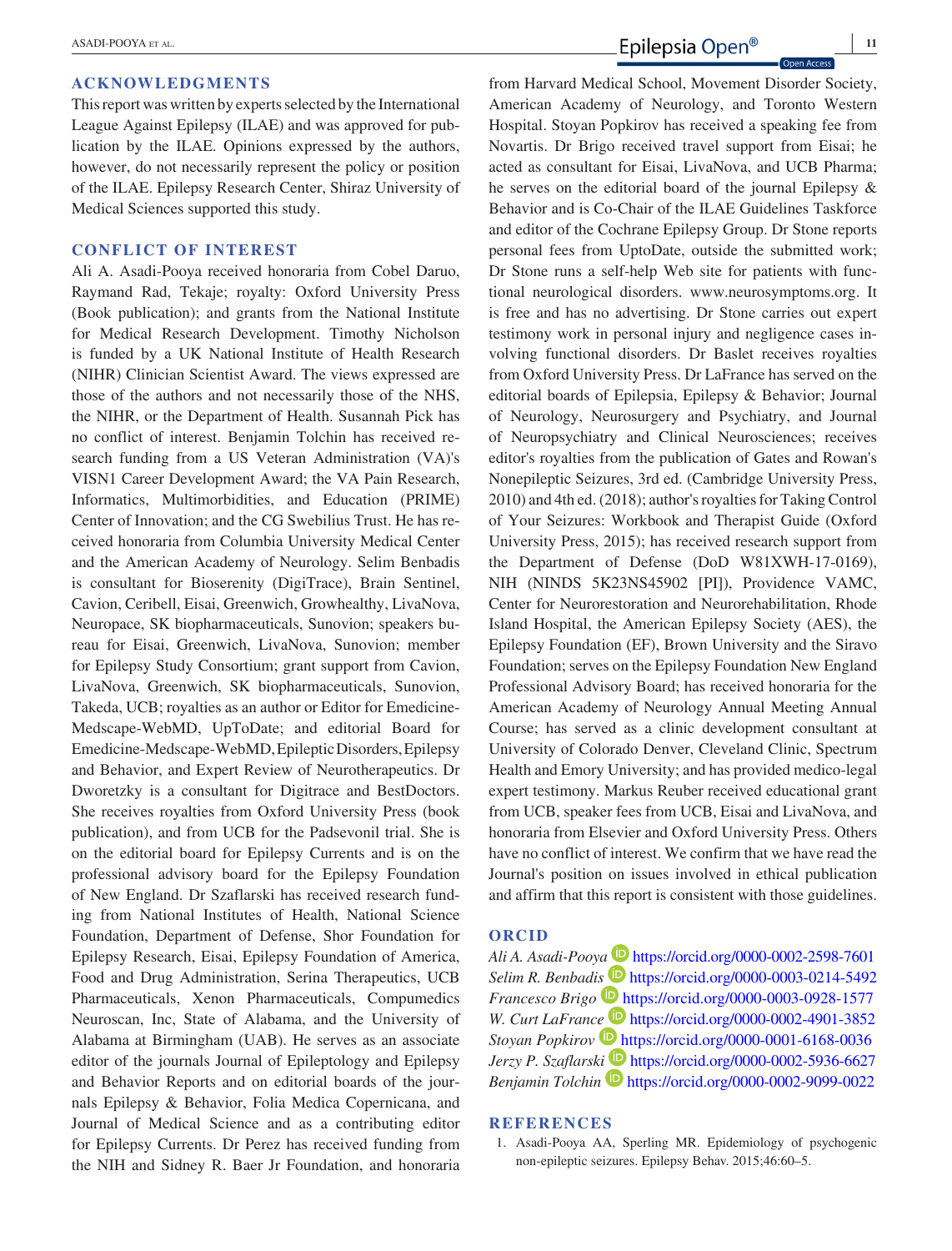#### **<sup>12</sup> <sup>|</sup>** ASADI-POOYA et al.

2. Brown RJ, Reuber M. Towards an integrative theory of psychogenic non-epileptic seizures (PNES). Clin Psychol Rev. 2016;47:55–70.

Open Access

- 3. Brown RJ, Reuber M. Psychological and psychiatric aspects of psychogenic non-epileptic seizures (PNES): a systematic review. Clin Psychol Rev. 2016;45:157–82.
- 4. Asadi-Pooya AA, Bahrami Z. Loss of responsiveness in psychogenic non-epileptic seizures. Epileptic Disord. 2019;21:192–6.
- 5. Reuber M, Kurthen M. Consciousness in nonepileptic attack disorder. Behav Neurol. 2011;24:95–106.
- 6. Šestan N, Dodič Fikfak M, Balantič Z. Patients' risk of causing traffic violations and traffic accidents while driving. Cent Eur J Public Health. 2017;25:211–5.
- 7. Vaidya-Mathur U, Myers L, Laban-Grant O, Lancman M, Lancman M, Jones J. Socialization characteristics in patients with psychogenic nonepileptic seizures (PNES). Epilepsy Behav. 2016;56:59–65.
- 8. Szaflarski JP, Hughes C, Szaflarski M, Ficker DM, Cahill WT, Li M, et al. Quality of life in psychogenic nonepileptic seizures. Epilepsia. 2003;44:236–42.
- 9. Pretorius C, Sparrow M. Life after being diagnosed with psychogenic non-epileptic seizures (PNES): a South African perspective. Seizure. 2015;30:32–41.
- 10. Gronseth GS, Cox J, Gloss D, Merillat S, Dittman J, Armstrong MJ, et al. Clinical practice guideline process manual, 2017th ed. Minneapolis, MN: The American Academy of Neurology; 2017.
- 11. Moher D, Liberati A, Tetzlaff J, Altman DG, PRISMA Group. Preferred reporting items for systematic reviews and meta-analyses: the PRISMA statement. PLoS Med. 2009;6:e1000097.
- 12. Sahaya K, Dholakia SA, Lardizabal D, Sahota PK. Opinion survey of health care providers towards psychogenic non epileptic seizures. Clin Neurol Neurosurg. 2012;114:1304–7.
- 13. Morrison I, Razvi SS. Driving regulations and psychogenic non-epileptic seizures: perspectives from the United Kingdom. Seizure. 2011;20:177–80.
- 14. DesMarteau J, Good JC Jr, Edwards JC. Seizures, non-epileptic events & driving in South Carolina. J S C Med Assoc. 2010;106:6–9.
- 15. Iriarte J, Parra J, Urrestarazu E, Kuyk J. Controversies in the diagnosis and management of psychogenic pseudoseizures. Epilepsy Behav. 2003;4:354–9.
- 16. Farooq U, Ahmed S, Madabush J, Kolli V, Esang M, Kotapati VP, et al. Survey of physician attitudes towards psychogenic nonepileptic seizures and driving. Epilepsy Behav. 2018;83:147–50.
- 17. Mahmud S, Hwang ST. Understanding variability in driving recommendations for patients with seizures. Epilepsy Behav. 2017;77:44–9.
- 18. Specht U, Thorbecke R. Should patients with psychogenic nonepileptic seizures be allowed to drive? Recommendations of German experts. Epilepsy Behav. 2009;16:547–50.
- 19. Benbadis SR, Blustein JN, Sunstad L. Should patients with psychogenic nonepileptic seizures be allowed to drive? Epilepsia. 2000;41:895–7.
- 20. Jirsch J, Siddiqi M, Smyth P, Maximova K. Bias in counseling of seizure patients following a transient impairment of consciousness: differential adherence to driver fitness guidelines. Seizure. 2015;30:21–5.
- 21. Kang JY, Mintzer S. Driving and epilepsy: a review of important issues. Curr Neurol Neurosci Rep. 2016;16:80.
- 22. Barolin GS, Haslinger A. Fits, faints and driving license (Review) [ANFALL UND FUHRERSCHEIN]. Wien Med Wochenschr. 1991;141:9–19.
- 23. Mintzer S. Driven to tears: Epilepsy specialists and the automobile. Epilepsy Curr. 2015;15:279–82.
- 24. Specht U. Driving ability in patients with psychogenic nonepileptic seizures [Fahreignung bei psychogenen nicht-epileptischen Anfällen]. Zeitschrift fur Epileptologie. 2007;20:208–16.
- 25. Krämer G. Epilepsy and driving licence: Weaknesses and pitfalls of the current guidelines [Epilepsie und Führerschein: Schwächen und Klippen der aktuellen Kraftfahrereignungsleitlinien]. Zeitschrift fur Epileptologie. 2007;20:170–5.
- 26. Lehn A, Bullock-Saxton J, Newcombe P, Carson A, Stone J. Survey of the perceptions of health practitioners regarding Functional Neurological Disorders in Australia. J Clin Neurosci. 2019;67:114–23.
- 27. Thomas RH, King WH, Johnston JA, Smith PE. Awake seizures after pure sleep-related epilepsy: a systematic review and implications for driving law. J Neurol Neurosurg Psychiatry. 2010;81:130–5.
- 28. Bernan R, Devereux JA, Lafrance WC Jr. Legal medicine considerations related to nonepileptic seizures. In: LaFrance WC Jr, Schachter SC, editors. Gates and Rowan's nonepileptic seizures 4th ed. Cambridge, UK: Cambridge University Press, 2019; p. 178–9.
- 29. Kutlubaev MA, Xu Y, Hackett ML, Stone J. Dual diagnosis of epilepsy and psychogenic nonepileptic seizures: Systematic review and meta-analysis of frequency, correlates, and outcomes. Epilepsy Behav. 2018;89:70–8.
- 30. Asadi-Pooya AA, Emami M. Demographic and clinical manifestations of psychogenic non-epileptic seizures: the impact of co-existing epilepsy in patients or their family members. Epilepsy Behav. 2013;27:1–3.
- 31. Seneviratne U, Reutens D, D'Souza W. Stereotypy of psychogenic nonepileptic seizures: insights from video-EEG monitoring. Epilepsia. 2010;51:1159–68.
- 32. Chen M, Jamnadas-Khoda J, Broadhurst M, Wall M, Grünewald R, Howell SJL, et al. Value of witness observations in the differential diagnosis of transient loss of consciousness. Neurology. 2019;92:e895–e904.
- 33. Reuber M, Chen M, Jamnadas-Khoda J, Broadhurst M, Wall M, Grünewald RA, et al. Value of patient-reported symptoms in the diagnosis of transient loss of consciousness. Neurology. 2016;87:625–33.
- 34. [https://austroads.com.au/\\_\\_data/assets/pdf\\_file/0022/104197/](https://austroads.com.au/__data/assets/pdf_file/0022/104197/AP-G56-17_Assessing_fitness_to_drive_2016_amended_Aug2017.pdf/) [AP-G56-17\\_Assessing\\_fitness\\_to\\_drive\\_2016\\_amended\\_Aug20](https://austroads.com.au/__data/assets/pdf_file/0022/104197/AP-G56-17_Assessing_fitness_to_drive_2016_amended_Aug2017.pdf/) [17.pdf/.](https://austroads.com.au/__data/assets/pdf_file/0022/104197/AP-G56-17_Assessing_fitness_to_drive_2016_amended_Aug2017.pdf/) Accessed on May 12, 2020
- 35. [https://assets.publishing.service.gov.uk/government/uploads/syste](https://assets.publishing.service.gov.uk/government/uploads/system/uploads/attachment_data/file/866655/assessing-fitness-to-drive-a-guide-for-medical-professionals.pdf/) [m/uploads/attachment\\_data/file/866655/assessing-fitness-to](https://assets.publishing.service.gov.uk/government/uploads/system/uploads/attachment_data/file/866655/assessing-fitness-to-drive-a-guide-for-medical-professionals.pdf/)[drive-a-guide-for-medical-professionals.pdf/](https://assets.publishing.service.gov.uk/government/uploads/system/uploads/attachment_data/file/866655/assessing-fitness-to-drive-a-guide-for-medical-professionals.pdf/). Accessed on May 12, 2020.

**How to cite this article:** Asadi-Pooya AA, Nicholson TR, Pick S, et al. Driving a motor vehicle and psychogenic nonepileptic seizures: ILAE Report by the Task Force on Psychogenic Nonepileptic Seizures. *Epilepsia Open*. 2020;00:1–15. [https://doi.](https://doi.org/10.1002/epi4.12408) [org/10.1002/epi4.12408](https://doi.org/10.1002/epi4.12408)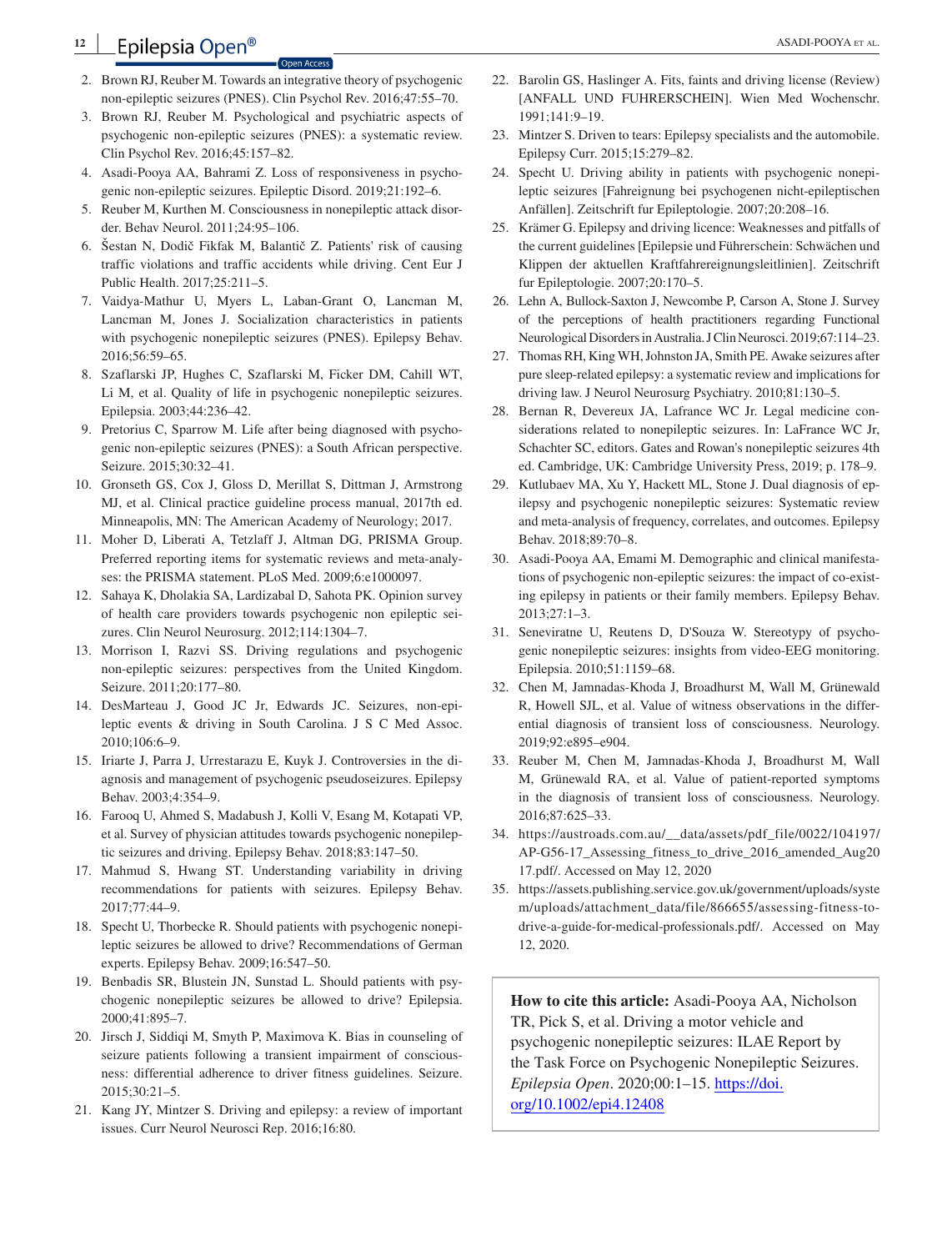# **APPENDIX 1**

# **THE SEARCH KEYWORDS INCLUDED "DRIVING" AND THOSE IN THE FIRST COLUMN OF THE TABLE**

|                                    | Abstract)               | Medline (PubMed) (Title/ | <b>Keywords</b> )              | <b>Scopus (Title/Abstract/</b> | <b>PsycINFO</b>         |                          |
|------------------------------------|-------------------------|--------------------------|--------------------------------|--------------------------------|-------------------------|--------------------------|
| <b>Keywords (AND driving)</b>      | <b>Primary</b><br>hints | <b>Relevant articles</b> | <b>Primary</b><br><b>hints</b> | <b>Relevant articles</b>       | <b>Primary</b><br>hints | <b>Relevant articles</b> |
| Non-epileptic seizures             | 14                      | $\overline{4}$           | 17                             | 6 (5 duplicates)               | $\mathfrak{2}$          | 1 (duplicate)            |
| Nonepileptic seizures              | 6                       | 5 (5 duplicates)         | 19                             | 9 (9 duplicates)               | 3                       | 2 (2 duplicates)         |
| Pseudoseizures                     | $\overline{2}$          | 1                        | 9                              | 4 (4 duplicates)               | $\mathbf{1}$            | 1 (duplicate)            |
| Non-epileptic events               | $\mathbf{2}$            | 1 (duplicate)            | 3                              | 2 (2 duplicates)               | $\mathbf{0}$            | $\overline{0}$           |
| Nonepileptic events                | $\boldsymbol{0}$        | $\overline{0}$           | 2                              | $\Omega$                       | $\overline{0}$          | $\theta$                 |
| Pseudoepileptic seizures           | $\mathbf{1}$            | $\boldsymbol{0}$         | $\overline{2}$                 | 1 (duplicate)                  | $\boldsymbol{0}$        | $\mathbf{0}$             |
| Psychogenic seizures               | 14                      | 7 (2 duplicates)         | 24                             | 11 (8 duplicates)              | 5                       | 3 (3 duplicates)         |
| Psychogenic events                 | 2                       | 1 (duplicate)            | 5                              | 1 (duplicate)                  | $\overline{0}$          | $\overline{0}$           |
| Psychogenic non-epileptic attacks  | $\overline{0}$          | $\overline{0}$           | 2                              | 1 (duplicate)                  | $\overline{0}$          | $\overline{0}$           |
| Psychogenic nonepileptic attacks   | $\overline{0}$          | $\overline{0}$           | $\overline{2}$                 | $\overline{0}$                 | $\overline{0}$          | $\overline{0}$           |
| Psychogenic non-epileptic episodes | $\mathbf{1}$            | 1 (duplicate)            | 1                              | 1 (duplicate)                  | $\boldsymbol{0}$        | $\theta$                 |
| Psychogenic nonepileptic episodes  | 1                       | 1 (duplicate)            | 3                              | 2 (2 duplicates)               | $\overline{0}$          | $\overline{0}$           |
| Dissociative seizures              | $\overline{0}$          | $\mathbf{0}$             | $\overline{4}$                 | 1 (duplicate)                  | $\theta$                | $\theta$                 |
| Psychogenic non-epileptic seizures | 7                       | 3 (3 duplicates)         | 9                              | 4 (4 duplicates)               | 2                       | 1 (duplicate)            |
| Psychogenic nonepileptic seizures  | 5                       | 5 (5 duplicates)         | 16                             | 10 (10 duplicates)             | 3                       | 2 (2 duplicates)         |
| <b>PNES</b>                        | 10                      | 7 (6 duplicates)         | 22                             | 9 (9 duplicates)               | 1                       | 1 (duplicate)            |
| Hysterical seizures                | $\overline{0}$          | $\mathbf{0}$             | 1                              | $\theta$                       | $\overline{0}$          | $\mathbf{0}$             |
| <b>Total</b>                       | 65                      | 34 (23 duplicates)       | 141                            | 62 (58 duplicates)             | 17                      | 11 (11 duplicates)       |

# **APPENDIX 2**

# **AMERICAN ACADEMY OF NEUROLOGY CRITERIA FOR CLASSIFICATION OF EVIDENCE IN STUDIES OF CAUSATION<sup>6</sup>**

| <b>Classification</b> | <b>Criteria</b>                                                                                                                                                                                                                             |
|-----------------------|---------------------------------------------------------------------------------------------------------------------------------------------------------------------------------------------------------------------------------------------|
|                       | Prospective cohort study with all relevant confounders controlled, masked or objective outcome assessments, and<br>a) $\leq$ 2 primary outcomes,<br>b) clearly defined inclusion/exclusion criteria<br>c) $\geq$ 80% study completion rate. |
| $\mathbf{I}$          | Retrospective cohort study or case-control study meeting all other class I criteria.                                                                                                                                                        |
| Ш                     | Cohort study or case-control study meeting all class I or II criteria except a, b, or c above.                                                                                                                                              |
| IV                    | Studies not meeting Class I, II, or III criteria                                                                                                                                                                                            |

# **APPENDIX 3**

## **DRIVING IN PNES**

1. What is your discipline?

Neurology Psychiatry Psychology Other (please specify)

2. How many patients with PNES have you seen and managed in your lifetime?

More than 200 patients 100 - 200 patients Less than 100 patients

3. Should ALL patients with PNES, with or without active seizures, be allowed to drive without any conditions?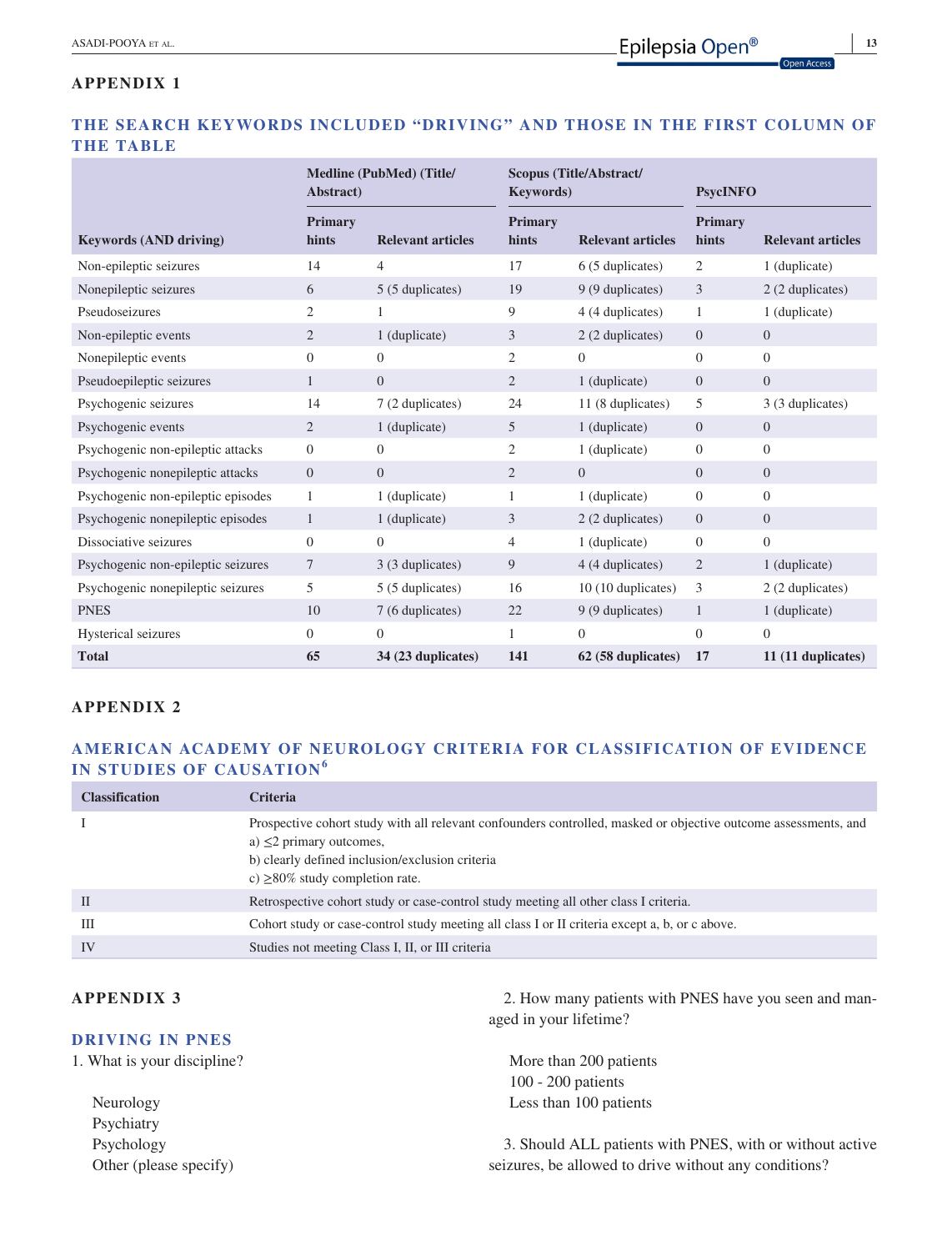#### **<sup>14</sup> <sup>|</sup>** ASADI-POOYA et al.

Yes No Not sure

4. If all patients with PNES should be allowed to drive without any conditions, which of the following reasons lead you to this conclusion? (You may select both)

pen Access

In my clinical experience these patients do not have accidents driving

I'm not aware of any evidence that patients with PNES are at increased risk of driving accidents

Other (please specify)

5. If patients with PNES should NOT be allowed to drive, which of the following statements do you endorse? (Select one)

There should be restrictions on driving for some individuals with PNES

None of the individuals with active PNES (Patients with seizures) should be allowed to drive

6. If individuals with active PNES should not be allowed to drive, please specify your definition of "active PNES": How long do people need to be PNES free before they should not be considered to have "active PNES"?

1 month 3 months 6 months 12 months 24 months More than 24 months Other (please specify)

7. If there should be restrictions on driving for SOME individuals with PNES, which patients with PNES should not be allowed to drive? (You can select more than one choice)

Patients with loss of responsiveness (with preserved awareness) with their seizures

Patients with loss of consciousness with their seizures

Patients with memory gaps with or after their seizures

Patients with no auras, warnings or otherwise predictable seizures

Patients with prolonged seizures (more than 5 minutes) Patients with motor seizures

Patients with akinetic (dialeptic) seizures

Patients with history of PNES-related injuries

Patients with daily seizures

Patients with weekly seizures

On medication(s) that significantly impair driving ability

Patients who want to be commercial drivers Patients driving with passengers in the car Patients with active suicidal intent Other (please specify)

8. Are there any circumstances in which patients with PNES should be allowed to drive?

PNES happen exclusively at times when person not driving (eg, at night in bed)

PNES semiology suggests that ability to drive would be unimpaired during a seizure (eg, NO loss of responsiveness) PNES are always triggered by a factor that would not be encountered in a car (eg, meeting the perpetrator of a crime against the person)

PNES are preceded by a sufficiently long prodrome allowing the person to pull a car out of traffic and make themselves safe Other (please specify)

9. Are you aware of a patient with PNES under your care, who has had an accident while driving due to their psychogenic seizures?

Yes No

If yes, how many patients with documented diagnosis of PNES with accidents are you aware of?

10. If you are interested in participating in developing the expert opinion and manuscript and be a co-author, please write your name and best email address below:

#### **APPENDIX 4**

#### **SURVEY 2**

Are there some types of PNES which are compatible with driving?

- Yes (Explain:…)
- No

Do you agree with this statement? "Patients with active PNES should not be able to get a commercial driving license for a longer period  $(> 12$  months), regardless of seizure semiology or illness features."

- Yes
- No
- Other (Explain:...)

For how long does an individual need to be PNES-free before they can be considered fit to apply for a commercial driver's license?